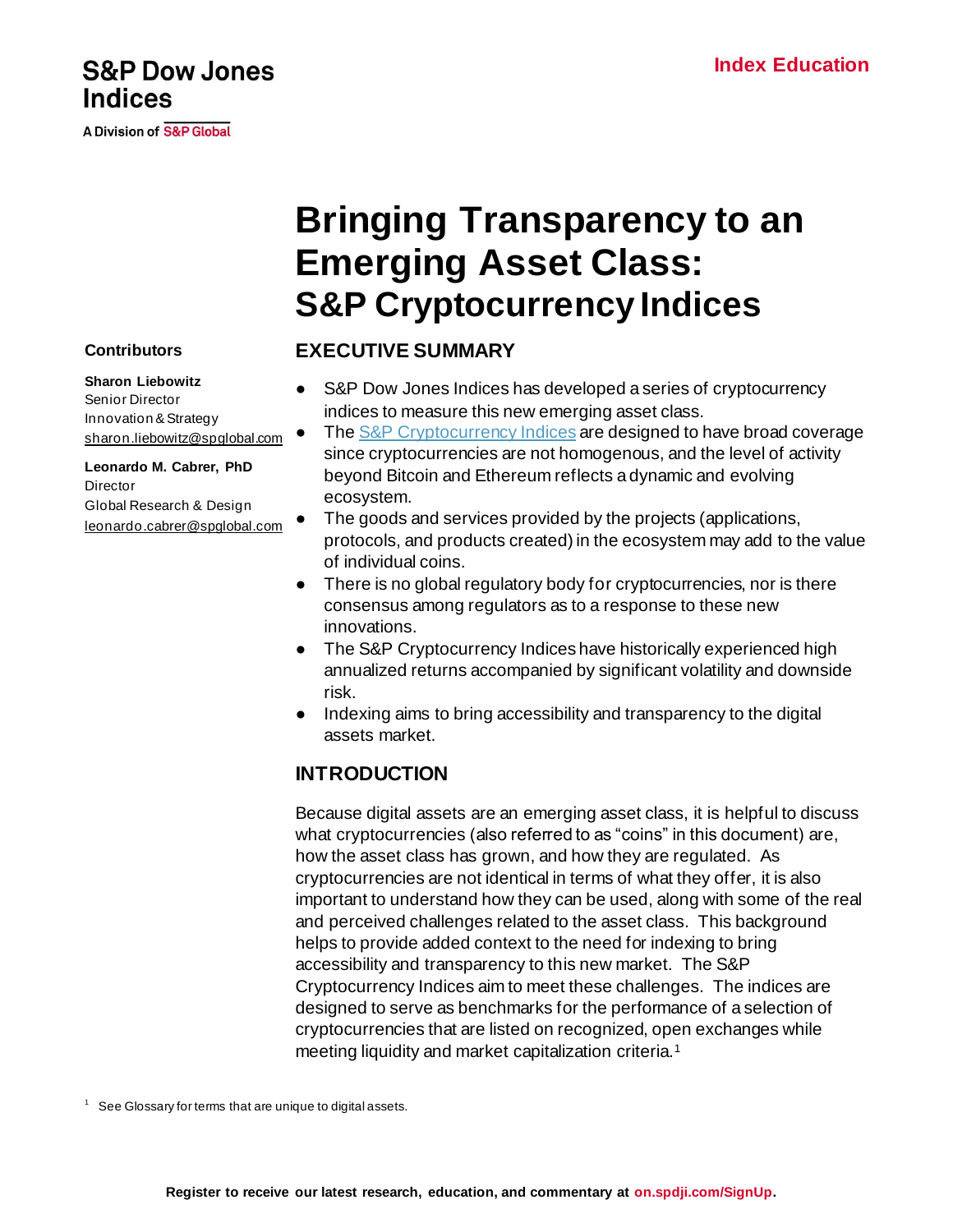# **BACKGROUND**

Cryptocurrencies are a new, emerging asset class with almost USD 2.1 trillion in market cap as of Aug. 31, 2021.<sup>2</sup> While 12-year-old Bitcoin is the largest and most well-known cryptocurrency, there are currently over 10,000 different cryptocurrencies, and more are continually being launched. These coins are not identical—while many may serve as a store of value, many may be used as a medium of exchange (i.e., to acquire various goods or services). These goods and services, in turn, may add to the coin's value as an asset. While many countries do not recognize cryptocurrencies as legal tender nor as financial instruments, market participants have pursued these assets, nonetheless.

While initially the domain of retail investors, institutional investor interest in cryptocurrencies<sup>3</sup> has grown exponentially over the past two years. For example, MicroStrategy, PayPal, and other firms have started to hold Bitcoin in their treasury; large global banks (BNY Mellon) have launched custody services; new fund administration services (State Street Global Advisors) have emerged; trading desks (Goldman Sachs) have been developed; traditional exchanges (CME, ICE) have released new offerings; and fund inflows into cryptocurrency hedge funds have reached record levels.

Cryptocurrencies may provide a new risk-based profile and uncorrelated returns, and some financial institutions are recommending investors hold some cryptocurrencies to provide diversification to a traditional 60/40 portfolio.<sup>4</sup>

S&P Dow Jones Indices' (S&P DJI) entrance into the cryptocurrency space reflects its perception that the asset class is gathering broad appeal among market participants.

The scope of this paper is limited to cryptocurrencies, a subset of digital assets, and excludes other types of digital assets such as non-fungible tokens (NFTs) and corporate coins (e.g., JPM Coin). Pegged currencies, such as stablecoins (e.g., USDC or Tether), state-sponsored digital currencies, and digital asset securities are also out of scope.

#### **INDEX EDUCATION | Digital Assets** 2

For use with institutions only, not for use with retail investors.

*Because digital assets are an emerging asset class, it is helpful to discuss what cryptocurrencies are, how the asset class has grown, and how they are regulated.*

*Cryptocurrencies may provide a unique risk/return profile and uncorrelated returns.*

*S&P DJI's entrance into the cryptocurrency space reflects its perception that the asset class is gathering broad appeal among market participants.*

Source: Lukka, based on 950+ assets priced by Lukka Prime, as of Aug. 31, 2021. [www.lukka.tech](http://www.lukka.tech/).

 $3$  This document includes tokens in its description of cryptocurrencies. The biggest differentiation between the two is that cryptocurrencies have their own blockchains, whereas crypto tokens are built on an existing blockchain. <https://www.gemini.com/cryptopedia/cryptocurrencies-vs-tokens-difference>.

<sup>4</sup> See research from Fidelity, JP Morgan, and others[: https://www.fidelitydigitalassets.com/bin](https://www.fidelitydigitalassets.com/bin-public/060_www_fidelity_com/documents/FDAS/bitcoin-alternative-investment.pdf)[public/060\\_www\\_fidelity\\_com/documents/FDAS/bitcoin-alternative-investment.pdf](https://www.fidelitydigitalassets.com/bin-public/060_www_fidelity_com/documents/FDAS/bitcoin-alternative-investment.pdf); [https://www.tbstat.com/wp/uploads/2021/02/JPM\\_Bitcoin\\_Report.pd](https://www.tbstat.com/wp/uploads/2021/02/JPM_Bitcoin_Report.pdf)[f; https://www.cnbc.com/2020/01/30/heres-the-right-amount-of](https://www.cnbc.com/2020/01/30/heres-the-right-amount-of-cryptocurrency-to-keep-in-a-portfolio.html)[cryptocurrency-to-keep-in-a-portfolio.html](https://www.cnbc.com/2020/01/30/heres-the-right-amount-of-cryptocurrency-to-keep-in-a-portfolio.html).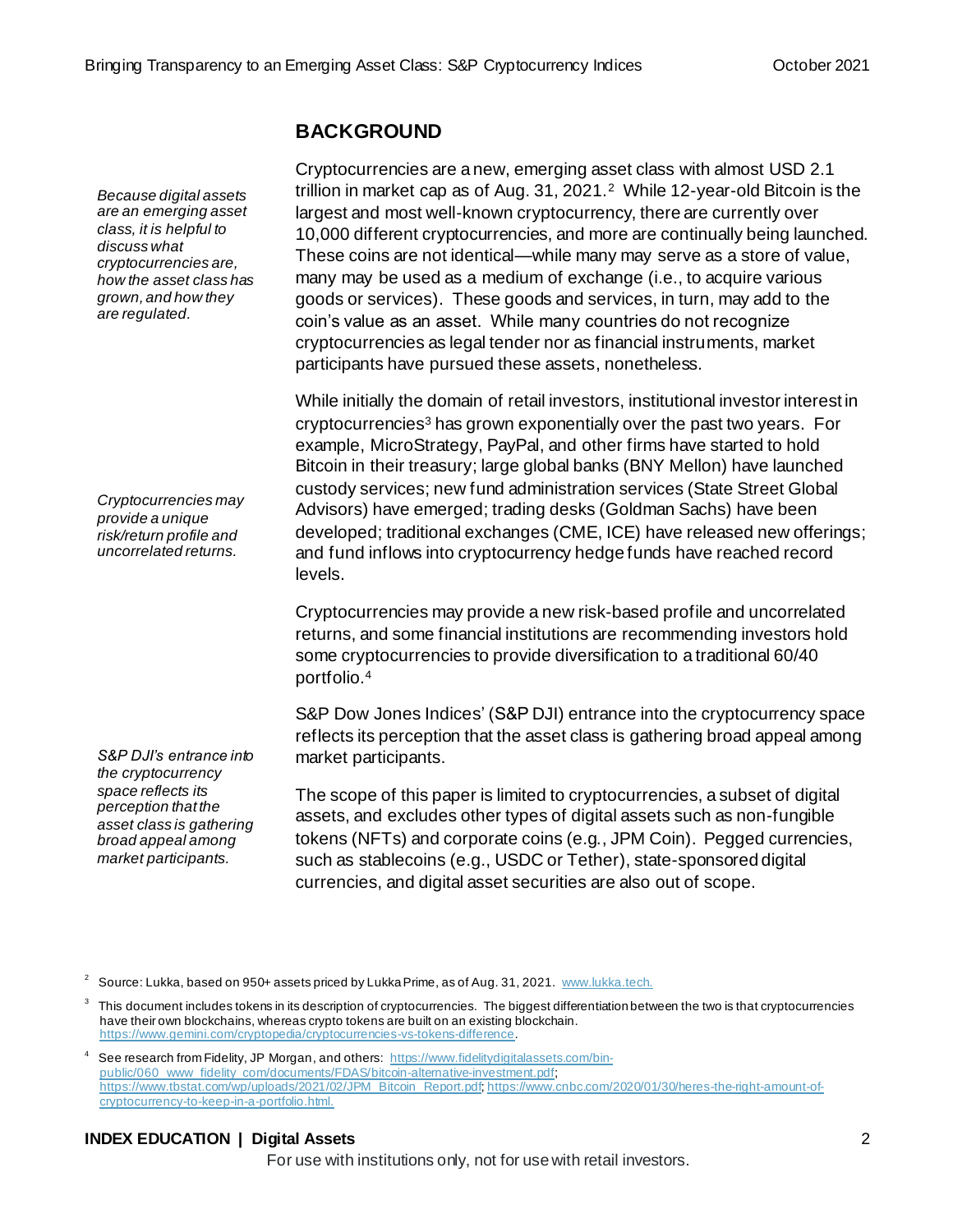# **THE CASE FOR CRYPTOCURRENCIES**

Cryptocurrencies and the ecosystem around them represent a generational shift in how financial assets can be created and used. These new digital assets are generally issued and transferred on a blockchain network that is:

- **Decentralized:** There is no central administrator, no centralized data storage, and no single party that controls the data;
- **Censor-proof:** Most are not issued by a central authority and as such immune to government intervention but not regulation;
- **Technologically secure:** Cryptography makes it nearly impossible to counterfeit or double spend but not immune from theft; and
- **Immutable:** No single entity can alter or reverse a cryptocurrency transaction due to the consensus mechanism and verifiable, permanent distributed ledger.

The technology behind these assets (predominantly blockchain) solves the challenge of how to establish trust between unrelated parties ("trustless," in that they allow for peer-to-peer cryptocurrency transactions to take place without the need for an intermediary institution) over a network. While this paper will not focus on the technology breakthroughs, it is worth noting that the breakthroughs are substantial and merit further reading.<sup>5</sup>

#### **Institutional Interest**

Media coverage has contributed to institutions viewing cryptocurrencies as an entirely new and important asset class. Concepts like Bitcoin being referred to as "digital gold," its inflation hedging potential, and its importance as a potential diversifier to a traditional 60/40 portfolio have been discussed widely in the press. This media coverage, plus the unique concepts of trust, transparency, and security that are core properties of cryptocurrencies, has helped to accelerate institutional interest over the past few years, particularly for Bitcoin.

Key metrics illustrate increased institutional activity in the space, particularly with respect to Bitcoin. These include record inflows of USD 5.8 billion into cryptocurrency funds, most notably Grayscale (USD 2.4 billion YTD). 6 Approximately 20% of hedge funds overall are investing in digital assets.<sup>7</sup> In addition, corporations are buying Bitcoin to hold on their balance sheet (e.g., MicroStrategy, Square, Tesla<sup>8</sup>), and there is a surge in open interest in CME Bitcoin futures, amounting to 9.6% of global total

<sup>5</sup> Resources include: ["Blockchain 101](https://old.coindesk.com/learn/blockchain-101/what-is-blockchain-technology)," CoinDesk, March 2017; Brownworth, Anders. ["How Blockchain Works](http://blockchain.mit.edu/how-blockchain-works)," blockchain.mit.edu.

- <sup>6</sup> As of Aug. 20, 2021. *["Digital Asset Fund Flows Weekly](https://coinshares.com/research/digital-asset-fund-flows)."* CoinShares Research.
- <sup>7</sup> "3<sup>rd</sup> [Annual Global Crypto Hedge Fund Report 2021](https://www.pwc.com/gx/en/financial-services/pdf/3rd-annual-pwc-elwood-aima-crypto-hedge-fund-report-(may-2021).pdf)." PWC, Elwood, and Aima. May 2021.
- 8 **Bitcoin [Treasuries.](https://www.buybitcoinworldwide.com/treasuries/) Buy Bitcoin Worldwide.**

#### **INDEX EDUCATION | Digital Assets** 3

For use with institutions only, not for use with retail investors.

*transferred on a blockchain network that is decentralized, censor-proof, technologically secure, and immutable.*

*Cryptocurrencies are generally issued and* 

*Media coverage and cryptocurrencies' unique concepts have helped to accelerate institutional interest over the past few years.*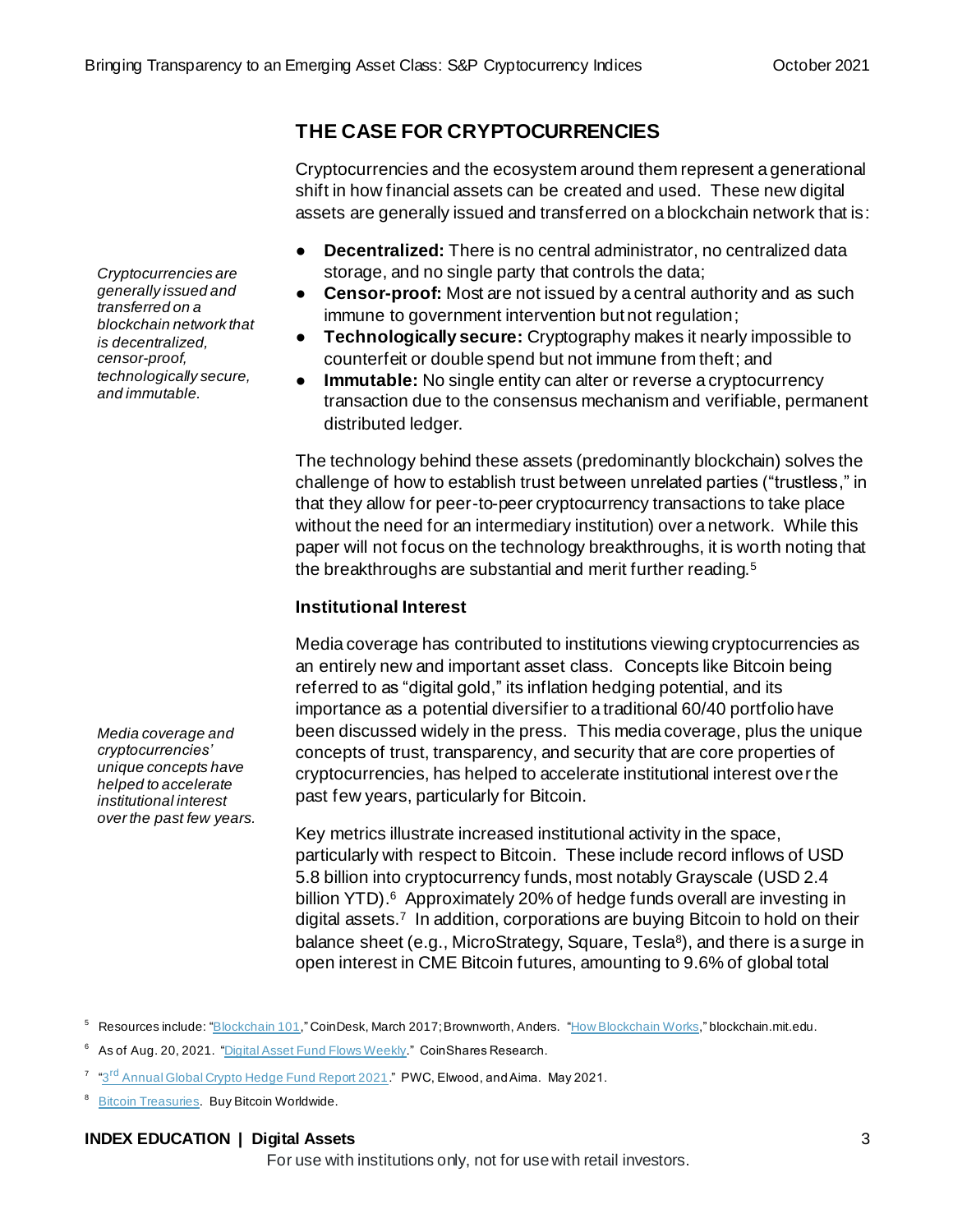open interest (USD 1.7 billion, of an aggregate USD 17.8 billion, as of Aug. 23, 2021).<sup>9</sup>

# **REGULATIONS**

Because cryptocurrencies are both emerging and borderless, there is no consensus among regulators as to a response to these new innovations. There is no global regulatory body for these assets, and most local and national laws and regulations are not tailored specifically to cryptocurrencies and their unique characteristics. We will touch on some examples here. While they are not exhaustive, they are representative of the various regulatory approaches to cryptocurrencies today.

Globally, in 2020, the international Financial Action Task Force (FATF) issued additional detailed guidance on the application of a corollary to the travel rule to virtual asset service providers (VASPs) who facilitate transactions in cryptocurrencies. The travel rule is a provision of the U.S. Bank Secrecy Act that aims to require all originators and beneficiaries of fund transfers to exchange certain identifying information, and the FATF guidance recommends that member jurisdictions impose a similar rule on VASPs operating in their jurisdictions. FATF member jurisdictions are now in various stages of implementing this guidance. As of June 2021, 37 countries<sup>10</sup> have implemented the standards, essentially eliminating the pseudonymous aspect of Bitcoin and other cryptocurrencies with respect to transactions occurring through VASPs subject to compliance with the standards in these countries.

More recently, the FATF released an update to its guidance with respect to cryptocurrencies and VASPS.<sup>11</sup> This guidance is currently open for public comment and is expected to be finalized by November 2021. The revisions to the FATF guidance interpret the definition of a VASP broadly to include "a central party with some measure of involvement" with a decentralized application. Such an interpretation would potentially bring many different participants within the ambit of the guidance and subject them to compliance with anti-money laundering and counter-terrorism financing (AML/CFT) laws in jurisdictions that adopt this interpretation of the VASP definition.

In Asia, perhaps due to strong retail investor interest in cryptocurrencies, regulations are advanced, and regulators have been active. In China, there has been a renewed focus to shut down mining in five regions, as well as a

<sup>9</sup> [Aggregated Open Interest of Bitcoin](https://www.theblockcrypto.com/data/crypto-markets/futures/aggregated-open-interest-of-bitcoin-futures-daily) Futures. The Block.

#### **INDEX EDUCATION | Digital Assets** 4

For use with institutions only, not for use with retail investors.

*Most local and national laws and regulations are not tailored specifically to cryptocurrencies and their unique characteristics.*

*There is no global regulatory body for cryptocurrencies.*

*In Asia, perhaps due to strong retail investor interest in cryptocurrencies, regulations are advanced, and regulators have been active.*

[<sup>&</sup>quot;Countries.](http://www.fatf-gafi.org/countries/)" Financial Action Task Force (FATF).

<sup>&</sup>lt;sup>11</sup> ["Public consultation on FATF draft guidance on a risk-based approach to virtual assets and virtual asset service providers](https://www.fatf-gafi.org/publications/fatfrecommendations/documents/public-consultation-guidance-vasp.html)." FATF. March 2021.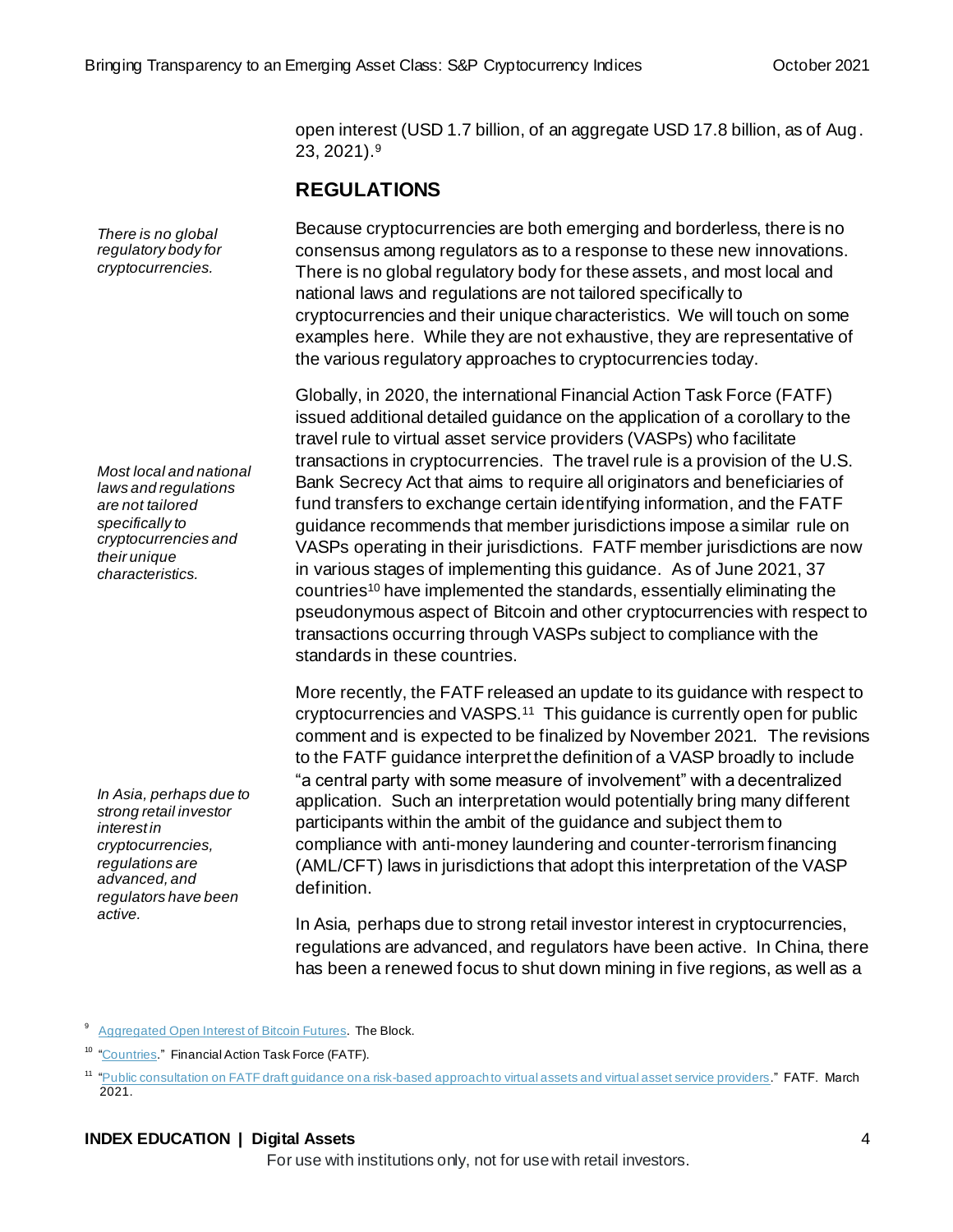*As of the end of July 2021, European cryptocurrency ETPs had surpassed EUR 4.6 billion in AUM.*

*The European Commission proposed recommendations for a MiCA regime with the primary goal of enabling innovation while mitigating risk.*

*The Ontario Securities Commission approved the first Bitcoin ETF in Canada in February 2021.*

ban on banks for cryptocurrency-related activities.<sup>12</sup> As a result, many miners have relocated outside China, and exchanges have stopped trading certain products. In September 2021, China's central bank declared all transactions involving Bitcoin and other virtual currencies illegal, <sup>13</sup> which may result in additional relocation of mining and crypto activity. In addition, Hong Kong's Securities and Futures Commission, which operates separately from China, has licensed its first virtual asset trading platforms under comprehensive new standards. <sup>14</sup> South Korea's Financial Services Commission announced restrictions on privacy coins and new guidelines for exchanges, including a requirement to partner with a domestic bank and register by September 2021. 15 Laws in Japan are generally supportive of blockchains and cryptocurrencies.<sup>16</sup>

Over the past few years in Europe, financial regulators in Germany<sup>17</sup> and Switzerland<sup>18</sup> approved the listing of ETNs backed by cryptocurrency assets, and as of the end of July 2021, European cryptocurrency ETPs had surpassed EUR 4.6 billion in AUM.<sup>19</sup> Now, over 100 cryptocurrency ETPs are listed, including four issuers that launched cryptocurrency ETPs on Euronext Paris and Amsterdam in June 2021. In addition, the European Commission has proposed recommendations for a Markets in Crypto-Assets (MiCA) regime, with the primary goal of enabling innovation while mitigating risk.<sup>20</sup>

Within North America, the Ontario Securities Commission (OSC) approved the first Bitcoin ETF in Canada in February 2021. Since then, two additional ETFs have launched. However, the OSC has sought to regulate cryptocurrency trading platforms as dealers of securities<sup>21</sup> and recently took action against unregistered exchanges.<sup>22</sup> In the U.S., few formal laws and rules specific to cryptocurrency have been introduced.<sup>23</sup> That said, activities involving cryptocurrencies can touch upon a variety of U.S.

- <sup>12</sup> Hamacher, Adriana. "China's 2021 Bitcoin [Crackdown: What You Need to Know](https://decrypt.co/74187/chinas-2021-bitcoin-crackdown-what-you-need-know)." Decrypt. June 22, 2021.
- <sup>13</sup> ["China Declares Cryptocurrencies Illegal."](https://www.cbsnews.com/news/china-declares-cryptocurrencies-illegal/) CBS News. Sept. 24, 2021.
- <sup>14</sup> ["Regulatory Approaches to Cryptoassets in Selected Jurisdictions](https://www.loc.gov/item/2019668148/)." Law Library of Congress, April 2019, p. 106.
- <sup>15</sup> Im, Felix. ["South Korean Banks to 'Review' Partnerships With Crypto Exchanges](https://www.coindesk.com/south-korea-banks-review-partnerships-crypto-exchanges)." CoinDesk. June 21, 2021.
- <sup>16</sup> ["Japan Crypto Asset Regulations](https://www.coinfirm.com/blog/japan-crypto-asset-regulations/)." Coinform. Jan. 30, 2021. Awataguchi, Taro and Takeshi Nagase. ["Blockchain & Cryptocurrency Laws and Regulations 2021 | Japan](https://www.globallegalinsights.com/practice-areas/blockchain-laws-and-regulations/japan#chaptercontent4)." Global Legal Insights.
- <sup>17</sup> ["Germany's Cryptocurrency Regulations](https://www.coinfirm.com/blog/german-cryptocurrency-regulations/)." Coinform. Feb. 8, 2021.
- <sup>18</sup> ["Switzerland Crypto Regulations: KYC, Taxes & FINMA.](https://www.coinfirm.com/blog/switzerland-crypto-regulations/)" Coinform. Jan. 12, 2021. ["Crypto Products on the Upswing on the Swiss Stock Exchange](https://www.six-group.com/en/newsroom/news/the-swiss-stock-exchange/2021/crypto-products-on-upswing.html)." Six-Group. May 28, 2021.
- <sup>19</sup> Source: S&P Dow Jones Indices LLC and Morningstar. Data as of June 30, 2021.
- <sup>20</sup> Vermaak, Werner. ["MiCA: A Guide to the EU's Proposed Markets in Crypto-Assets Regulation](https://www.sygna.io/blog/what-is-mica-markets-in-crypto-assets-eu-regulation-guide/)." SYGNA.
- <sup>21</sup> For example, see[, https://www.osc.ca/en/news-events/news/osc-working-ensure-crypto-asset-trading-platforms-comply-securities-law](https://www.osc.ca/en/news-events/news/osc-working-ensure-crypto-asset-trading-platforms-comply-securities-law).
- Faridi, Omar. ["Ontario Securities Commission has Taken Action Against Non-Compliant Global Crypto Trading Platform Bybit](https://www.crowdfundinsider.com/2021/06/176953-ontario-securities-commission-has-taken-action-against-non-compliant-global-crypto-trading-platform-bybit/)." Crowd Fund Insider. June 23, 2021.
- <sup>23</sup> Dewey, Joe. "Blockchain & Cryptocurrency [Laws and Regulations 2021 | USA](https://www.globallegalinsights.com/practice-areas/blockchain-laws-and-regulations/usa)." Global Legal Insights.

#### **INDEX EDUCATION | Digital Assets** 5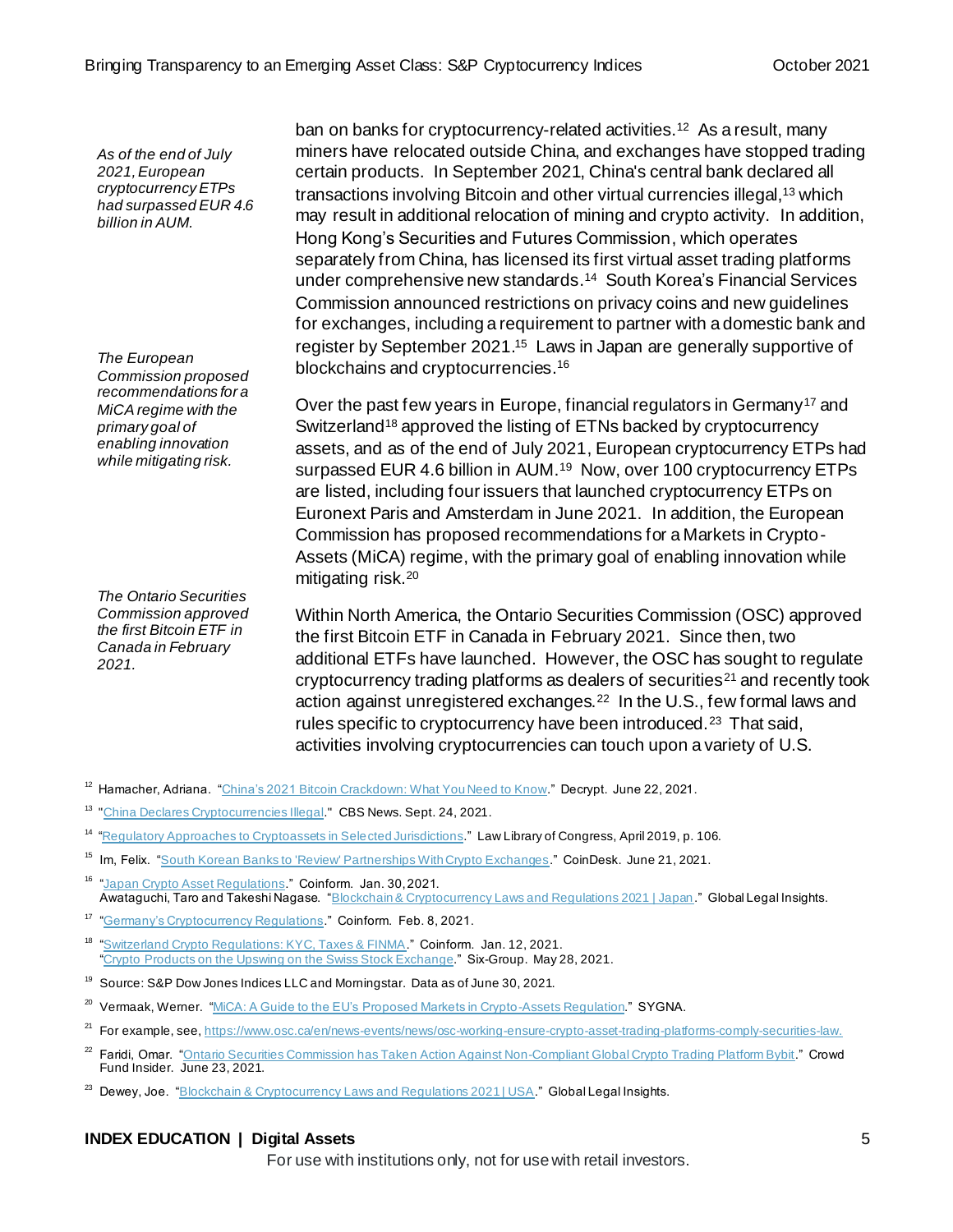*In the U.S., few formal laws and rules specific to cryptocurrency have been introduced.*

*The SEC has made a number of public statements refocusing on digital assets and their use in a variety of contexts that may implicate the securities laws.*

*Suspicions that cryptocurrencies have been used for illicit activities continue today and have the potential to resonate worldwide.*

regulatory regimes including securities, commodities, and money transmission laws and regulations, depending on the circumstances. With respect to the latter, the Financial Crimes Enforcement Network (FinCEN) has provided detailed guidance regarding the application of the Bank Secrecy Act and related regulations to activities involving cryptocurrency, 24 focusing on a variety of issues including the use of privacy coins in money transmitter businesses. In New York, the BitLicense is a strong, detailed framework for businesses looking to engage in virtual currency business activities in the state or with New York residents. With respect to securities regulatory issues, the U.S. Securities and Exchange Commission (SEC) has made a number of recent public statements indicating a renewed focus on digital assets and their use in a variety of different contexts that may implicate the securities laws.<sup>25</sup> One area of focus has been with respect to cryptocurrency ETFs, none of which have received SEC approval at this point, although many players have filed (17 with direct exposure to Bitcoin and Bitcoin futures, as of Aug. 12, 2021).<sup>26</sup> In June 2021, the SEC announced it would delay its decision on ETFs a second time<sup>27, 28</sup> Finally, the U.S. Senate's approval of the Infrastructure Bill in August 2021, which requires reporting by a range of players within the crypto ecosystem, may dampen growth within the U.S.

# **CHALLENGES OF INVESTING IN CRYPTOCURRENCIES**

One of the biggest challenges for the industry has been the allegation that Bitcoin and other cryptocurrencies have been used for illicit activities. Suspicions like these, which have come from government agencies globally and major media outlets, continue today and have the potential to resonate worldwide. 29

However, because the technology allows the review of on-chain data (i.e., data immutably recorded on the native blockchain network providing transaction size, type, IP address, and more), whether Bitcoin or other cryptocurrencies are primarily used for illicit financing can be verified. According to respected chain data provider Chainalysis,<sup>30</sup> the total cryptocurrency value sent and received by known illicit entities in 2020 was less than 1% of all cryptocurrency activity and less than USD 10 billion in volume (see Exhibit 1). By contrast, the UN estimates that between 2%

- <sup>27</sup> Matthews, Chris. ["SEC delays approval of bitcoin](https://www.marketwatch.com/story/sec-delays-approval-of-bitcoin-etf-yet-again-11623876619) ETF yet again." Market Watch. June 16, 2021.
- $^{28}$  Mutual funds follow different guidelines, and in July, the first publicly available Bitcoin mutual fund in the U.S. launched. See: "ProFunds [Launches The First Bitcoin](https://www.businesswire.com/news/home/20210728005580/en/ProFunds-Launches-The-First-Bitcoin-Strategy-Mutual-Fund) Strategy Mutual Fund." Business Wire. July 28, 2021.
- <sup>29</sup> Lahart, Justin and Telis Demos. ["Why Crime Could Kill Crypto.](https://www.wsj.com/articles/why-crime-could-kill-crypto-11624008655)" *The Wall Street Journal*. June 18, 2021.

<sup>30</sup> ["The 2021 Crypto Crime Report.](https://go.chainalysis.com/rs/503-FAP-074/images/Chainalysis-Crypto-Crime-2021.pdf)" Chainalysis. Feb. 16, 2021.

#### **INDEX EDUCATION | Digital Assets** 6

<sup>&</sup>lt;sup>24</sup> ["Application of FinCEN's Regulations to Certain Business Models Involving Convertible Virtual Currencies](https://www.fincen.gov/sites/default/files/2019-05/FinCEN%20Guidance%20CVC%20FINAL%20508.pdf)." FinCEN Guidance. May 2019.

<sup>&</sup>lt;sup>25</sup> Gensler, Gary. ["Remarks Before the Aspen Security Forum](https://www.sec.gov/news/public-statement/gensler-aspen-security-forum-2021-08-03)." U.S. SEC. Aug. 3, 2021.

<sup>26</sup> Bloomberg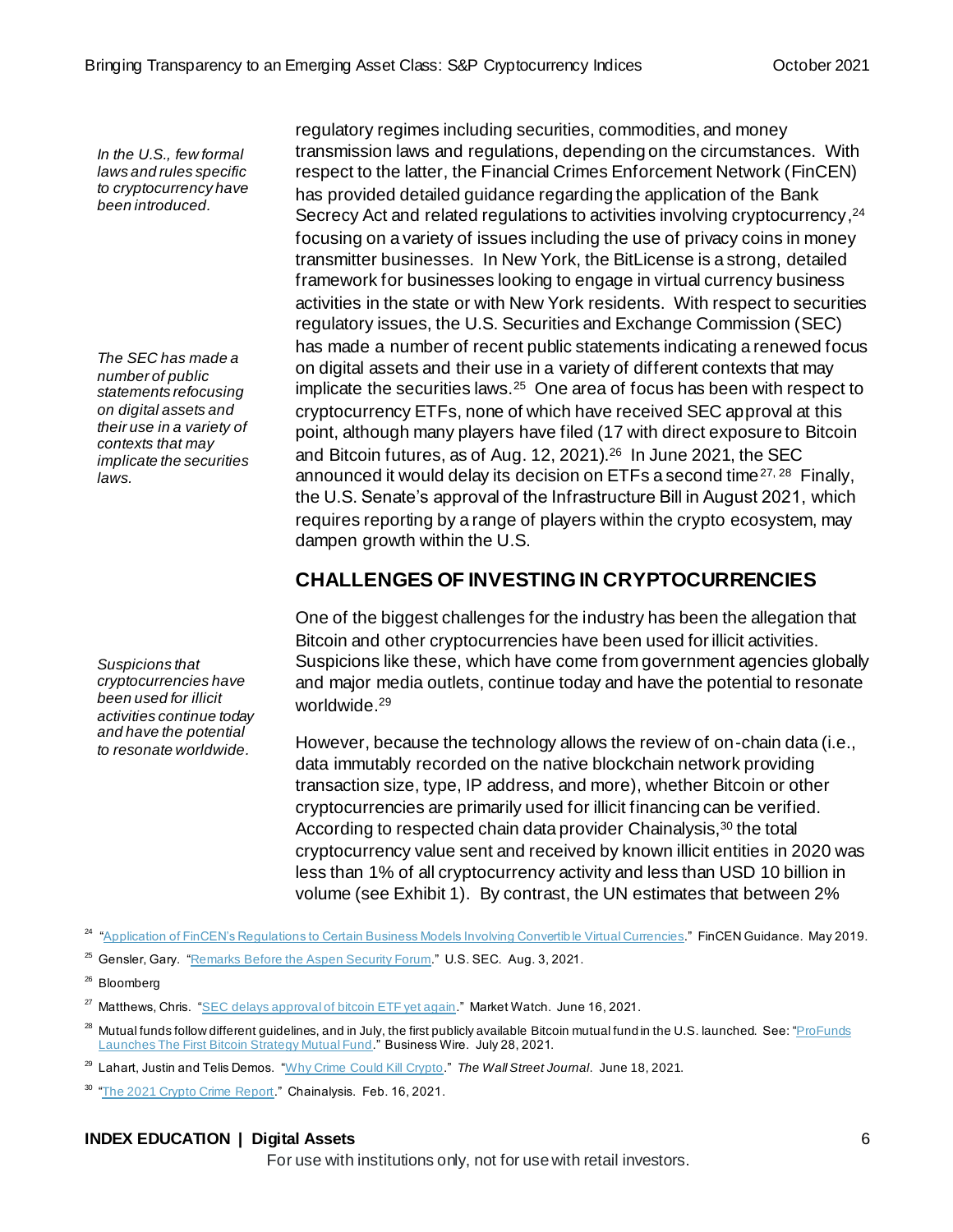and 5% of global GDP (USD 1.6-USD 4 trillion) annually is connected with illicit activity.<sup>31</sup>

**Exhibit 1: Total Illicit Cryptocurrency Activity versus Total Cryptocurrency Activity**



Source: Chainalysis.<sup>29</sup> Data as of December 2020. Chart is provided for illustrative purposes.

*Because the technology allows the review of on-chain data, whether cryptocurrencies are primarily used for illicit financing can be verified.*

*According to Chainalysis, the total cryptocurrency value sent and received by known illicit entities in 2020 was less than 1% of all cryptocurrency activity.*

*In the growing crypto ecosystem, there are 300+ spot exchanges and 30+ derivatives exchanges for trading cryptocurrencies.*

Cryptocurrencies are not without risks, however. A short list includes the potential for fraud (e.g., financial crimes such as money laundering or tax avoidance, Ponzi schemes, and scam offerings such as certain initial coin offerings (ICOs) and pump and dump schemes $^{32}$ ), price manipulation, market manipulation, risk of being hacked, and violation of local or national regulatory or other laws. These risks are demonstrated by the number of criminal and civil charges that have been raised against executives from various exchanges and market participants globally.

#### **Market Structure**

To investors familiar with traditional financial markets, it is worth discussing some of the attributes of the cryptocurrency market structure, its trading venues, and how it is different from other more mature financial markets.

Within the growing cryptocurrency ecosystem, there are currently over 300 spot exchanges and over 30 derivatives exchanges for trading cryptocurrencies.<sup>33</sup> What this means is that there is not a definitive market price nor the concept of a "consolidated tape." Additionally, the quality of exchanges varies widely—in terms of operational aspects, the regulations to which they are subject and their conformity with them, their governance

#### **INDEX EDUCATION | Digital Assets** 7

Lennon, Hailey. ["The False Narrative Of Bitcoin's Role In Illicit Activity.](https://www.forbes.com/sites/haileylennon/2021/01/19/the-false-narrative-of-bitcoins-role-in-illicit-activity/?sh=24d5f35f3432)" Forbes. Jan. 19, 2021.

<sup>32</sup> ["Investor Alert: Ponzi Schemes Using Virtual Currencies.](https://www.sec.gov/files/ia_virtualcurrencies.pdf)" U.S. SEC. ["Cryptocurrency Fraud.](https://constantinecannon.com/practice/whistleblower/whistleblower-types/financial-investment-fraud/cryptocurrency-fraud/)" Constantine Cannon.

<sup>33</sup> In addition to spot and derivatives, there are over 70 decentralized exchanges, in the fast growing DeFi space. Source: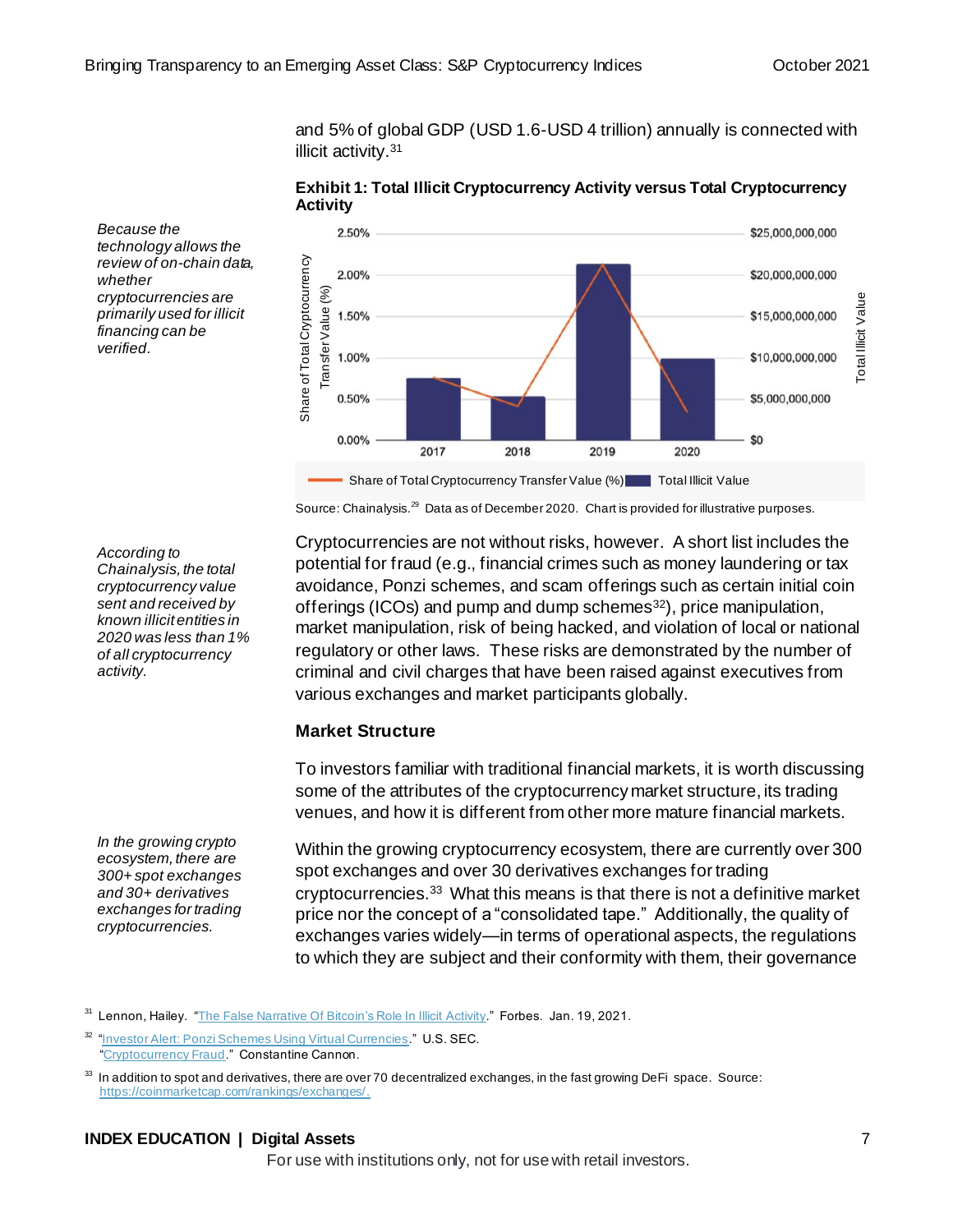*Several cryptocurrency price aggregator platforms have emerged to address the challenge of obtaining a unique indication of price from these exchanges.*

*Central intermediaries such as the DTCC, conventional exchanges, and broker dealers do not play a critical role in cryptocurrency markets.*

practices, the security and robustness of their platforms, and the overall robustness of their trading volume, liquidity, pricing, and breadth of instruments on offer.

To that end, several cryptocurrency price aggregator platforms have emerged to address the challenge of obtaining a unique indication of price from these exchanges. Of course, these aggregators vary in their approach to which exchanges they select for their pricing (this can range from one to all), as well as in the type of pricing they offer. Among price aggregators, volume-weighted average pricing (VWAP), time-weighted average pricing (TWAP), variations using medians, and fair market value (FMV) pricing are all available.

Finally, because there is not a standard identifier (ticker) for each asset across exchanges, price aggregators must have a robust solution for addressing the data challenges.

Exhibit 2 illustrates the difference between traditional and crypto market structure. Besides one being centralized and the other decentralized, it is important to note the difference in key participants—central intermediaries such as the Depository Trust & Clearing Corporation (DTCC), conventional exchanges, and broker dealers do not play a critical role in cryptocurrency markets.<sup>34</sup>

# **Exhibit 2: Traditional and Crypto Market Structures**



Source: Lukka. Chart is provided for illustrative purposes.

*One particular logistical industry challenge is cryptocurrency custody.*

As with any market evolving this quickly, the infrastructure is also maturing to confront the issues previously mentioned—such as evolving regulations, emerging technology, unfamiliar risks (potential for hacks, lost keys, etc.), the need for security (operational and technological), and the interface between centralized and decentralized systems. Today, the infrastructure

 $34$  Source: Lukka, "Navigating the world of crypto asset tax reporting," p. 6.

#### **INDEX EDUCATION | Digital Assets** 8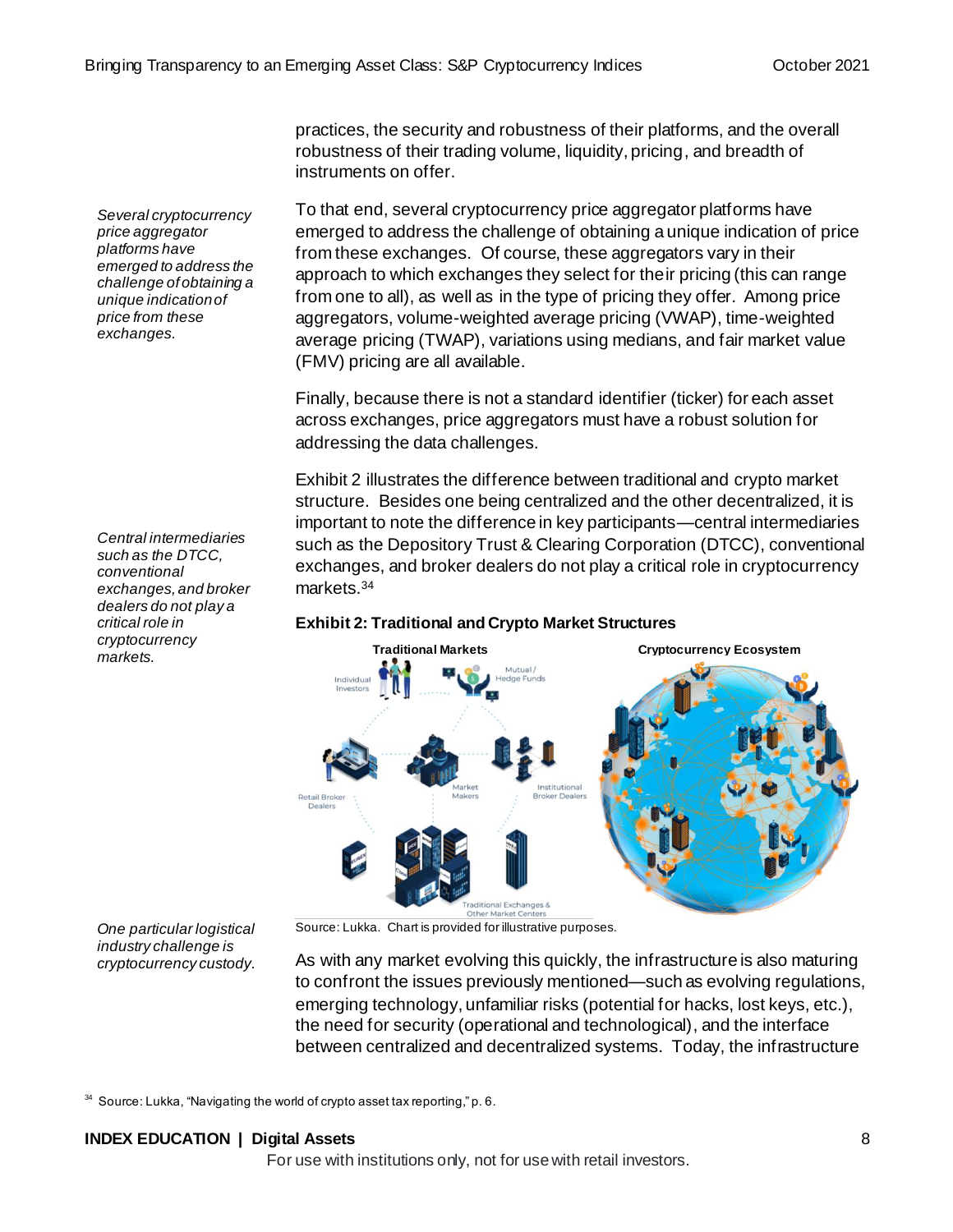is diverse and complex. One particular logistical industry challenge is cryptocurrency custody.

For financial institutions that do want to hold cryptocurrencies directly, the most frequent approach is to integrate with digital native custodians (e.g., firms that were created specifically to service the blockchain infrastructure). This may allow traditional firms to manage operational complexities, navigate regulatory grey areas, and to get to market more quickly. For example, BNY Mellon is planning to use Fireblocks for digital custody. <sup>35</sup> Deutsche Börse recently acquired a stake in Crypto Finance AG to boost its regulated digital custody.<sup>36</sup> Other known digital custodians include Anchorage, BitGo (being acquired by Galaxy Digital), and Kingdom Trust, and some of the largest digital exchanges such as Coinbase and Gemini also offer custody services.

# **ASSET-LEVEL CHARACTERISTICS**

Cryptocurrencies are not identical in terms of what they offer. Many coins have features that provide utility beyond being a store of value. In general, a number of coins may be used to pay fees on a platform or network and given out as rewards for the operation of a network.<sup>37</sup> These features, in addition to potential momentum created by investor interest, may add to their value as an asset. While these coins are not equity, holding them may allow a user to participate in the growth of a platform. Here are a few examples.

#### **Bitcoin, Ether, and Financial Applications**

Today, many people think of Bitcoin only as a store of value—likely because it is the most highly valued cryptocurrency, and the media portrays it as "digital gold." However, Bitcoin was originally designed as a medium of exchange, offering peer-to-peer transactions in an otherwise "trustless" environment. This means someone can buy, sell, or exchange Bitcoin directly without needing an intermediary.

Ethereum has additional functionality—it uses smart contracts to run applications on its blockchain and has been central to the growth and development of decentralized finance (DeFi), which is a new alternative to traditional financial services. Instead of requiring large central intermediaries, it uses Ethereum and other blockchain platforms to create and offer financial products and services on a peer-to-peer basis, eliminating the middleman. One of the interesting applications of DeFi is its

37 See Gemini cryptopedia for more in depth explanations: <https://www.gemini.com/cryptopedia/cryptocurrencies-vs-tokens-difference>.

#### **INDEX EDUCATION | Digital Assets** 9

For use with institutions only, not for use with retail investors.

*For institutions that do want to hold cryptocurrencies directly, the most frequent approach is to integrate with digital native custodians.*

*Many coins may be used to pay fees on a platform or network and given out as rewards for the operation of a network.*

*Bitcoin was originally designed as a medium of exchange to offer in peer-to-peer transactions in an otherwise "trustless" environment.*

<sup>35</sup> ["BNY Mellon picks digital asset custody firm Fireblocks which raises \\$133 million.](https://www.ledgerinsights.com/bny-mellon-picks-digital-asset-custody-firm-fireblocks-which-raises-133-million/)" Ledger Insights. March 18, 2021.

<sup>36</sup> ["Deutsche Börse Group acquires majority stake in Crypto Finance AG,](https://www.deutsche-boerse.com/dbg-en/media/press-releases/Deutsche-B-rse-Group-acquires-majority-stake-in-Crypto-Finance-AG-extending-its-offering-for-digital-assets-2699048) extending its offering for digital assets." Deutsche Börse Group. June 29, 2021.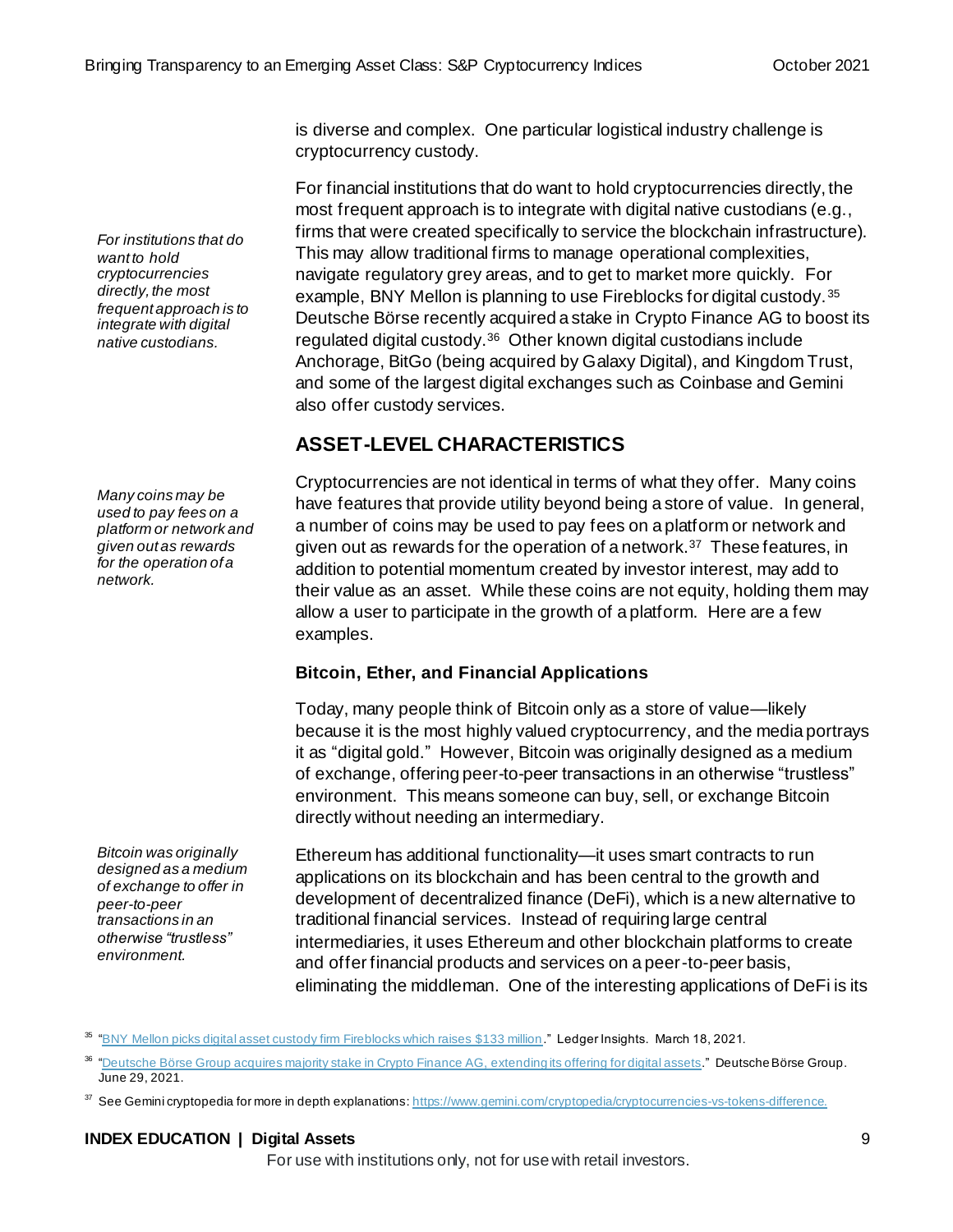ability to offer yield from lending as well as providing liquidity to earn tokenbased rewards (yield farming). DeFi is also one of the biggest sectors of cryptocurrency trading.

DeFi has recently experienced exponential growth. In the one-year period ending July 2021, total value locked (TVL)<sup>38</sup> across DeFi platforms grew to USD 110 billion from USD 2 billion.<sup>39</sup> TVL is a proxy for activity level and indicates the amount of assets that are staked in a protocol. Because many DeFi applications rely primarily on Ethereum smart contract capabilities, ether's rise in price can be partially attributed to DeFi growth. The expansion of DeFi may also translate to a rise in price for other coins related to DeFi protocols.

The Bitcoin blockchain, due to its lack of smart contract capabilities, had been unable to participate in DeFi growth directly. However, in July 2021, Jack Dorsey, CEO of Twitter and Square, announced he is planning to add open-source capabilities to bring DeFi to Bitcoin as part of a new decentralized exchange from Square.<sup>38</sup> The addition of smart contract capabilities integrated with the Bitcoin blockchain may result in Bitcoin benefitting from DeFi activity in the future.<sup>40</sup>

#### **Beyond Finance**

Many coins perform non-financial functions as well. Due to the decentralized nature of these projects, governance capability is a key function. Governance coins, such as Uniswap's UNI, allow holders to vote on proposals related to the future development of a protocol, such as those that propose new features or propose a means of distributing any profit. Governance coins also help power decentralized autonomous organizations (DAOs). ShapeShift, a crypto exchange and wallet, recently announced its transition to a DAO from a traditional corporate structure. In doing so, it added more governance functions to its FOX token.<sup>41</sup>

Other projects focus on sectors beyond finance. Filecoin, for example, powers a decentralized file storage protocol. Miners can earn filecoin by storing and retrieving data for users. Other protocols (e.g., Polkadot) are intended to improve blockchain scalability and interoperability.<sup>42</sup> The DOT token helps with the operations and governance of Polkadot. Finally, and not unexpectedly, gaming is a popular, growing, and profitable segment.

#### **INDEX EDUCATION | Digital Assets** 10

For use with institutions only, not for use with retail investors.

*The expansion of DeFi may translate to a rise in price for other coins related to DeFi protocols.*

*The addition of smart contract capabilities integrated with the Bitcoin blockchain may result in Bitcoin benefitting from DeFi activity in the future.*

*Governance coins help power DAOs.*

<sup>38</sup> Total value locked represents the number of assets that are being staked in a specific DeFi protocol. For more information, see <https://coinmarketcap.com/alexandria/glossary/total-value-locked-tvl>.

<sup>&</sup>lt;sup>39</sup> Akamo, Ajibola. "Jack Dorsey to bring Bitcoin [into the mega \\$110 billion DeFi industry.](https://nairametrics.com/2021/07/18/jack-dorsey-to-bring-bitcoin-into-the-mega-110-billion-defi-industry/)" Nairametrics. July 19, 2018.

<sup>&</sup>lt;sup>40</sup> To learn more about DeFi, visit the **Ethereum website**.

<sup>41</sup> ["ShapeShift Decentralizes: FOX Airdropped to 1M+ addresses](https://shapeshift.com/shapeshift-decentralize-airdrop)." ShapeShift.

 $42$  Blockchain scalability—resulting in slow transaction speed, high energy consumption and high transaction costs—is a key problem that new blockchains or "layer two" solutions aim to solve. For Vitalik Buterin's view, see his blog: <https://vitalik.ca/general/2021/05/23/scaling.html>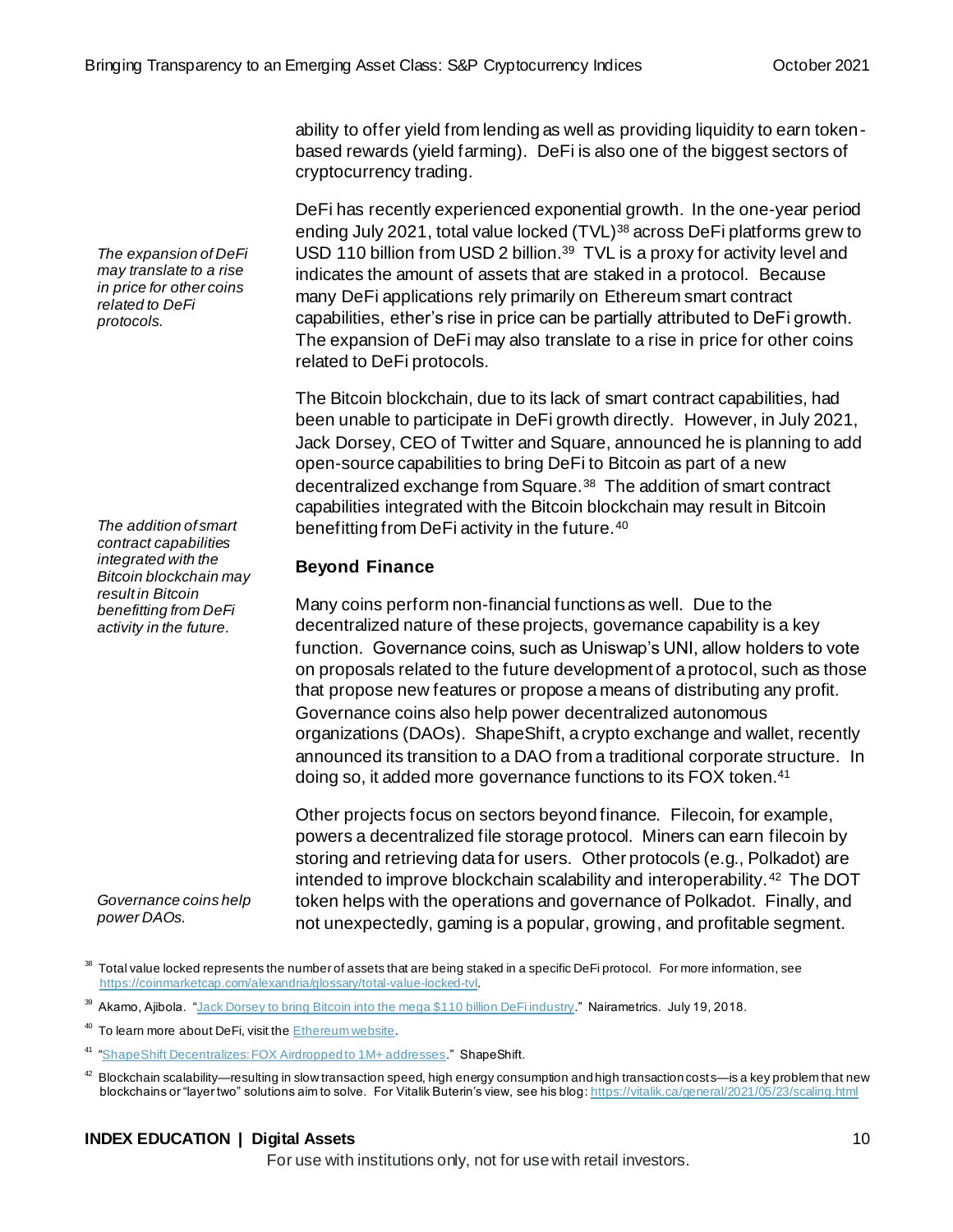*The top three crypto derivative exchanges— Binance, FTX, and Bybit—are all nascent digital exchanges.*

*Some institutions are choosing cryptocurrency futures trading on regulated exchanges to track cryptocurrencies without needing to trade or hold the underlying coin.*

*Independent benchmarks can help bring transparency and accessibility to the emerging cryptocurrency market.*

For example, the game Axie Infinity allows players to collect, breed, and trade NFT creatures, and the game is one of the highest grossing projects on the Ethereum blockchain.<sup>43</sup> Axie Infinity's AXS token is used for game governance, while a separate coin, SLP, is used for game earnings.

#### **Derivatives**

One additional item worth noting is the proliferation of cryptocurrency derivatives. A study published in April 2021 indicated the traded volume of cryptocurrency derivatives was five times that of cryptocurrency spot markets.<sup>44</sup> As mentioned earlier, aggregated open interest in Bitcoin futures was USD 17.8 billion as of Aug. 23, 2021. The top three crypto derivative exchanges—Binance, FTX, and Bybit—are all nascent digital exchanges.<sup>9</sup> Among traditional exchanges, only CME Group, the fourthlargest exchange by open interest in Bitcoin futures, trades contracts at this volume. For Bitcoin options, Deribit, another nascent digital exchange, is the dominant player.<sup>45</sup> Perpetual futures products—futures contracts that do not expire—are also popular. The FTX derivatives exchange lists over 200 perpetual futures on different coins.<sup>46</sup> As expected, some institutions are choosing cryptocurrency futures trading on regulated exchanges to track cryptocurrencies without needing to trade or hold the underlying coin and set up digital wallets and custody arrangements.

The next section describes how S&P DJI addresses the unique market structure and combines it with robust pricing to build its benchmarks.

# **WHY INDEXING?**

Independent, reliable, user-friendly benchmarks are a key component of financial markets. As with traditional financial markets, independent benchmarks can help bring transparency and accessibility to the emerging cryptocurrency market. Like traditional markets, indices can be used as a basis for products such as ETFs, mutual funds, hedge funds, and structured products. However, in cryptocurrency markets, we believe that one of the biggest challenges is providing robust, transparent pricing. Our selection of Lukka as our price provider for these indices gives us the ability to provide institutional quality, standardized, and reliable cryptocurrency index data. Together with the Lukka data, we anticipate that our wellknown, rules-based indexing capabilities will become a standard in this market. These easy-to-understand benchmarks are an important tool in helping investors understand the complexities of the digital assets market.

- <sup>43</sup> Ledesma, Lyllah and Omkar Godbole. ["Axie Infinity Token Price Doubles in 2 Days.](https://www.coindesk.com/axie-infinity-token-price-doubles-in-two-days)" Coindesk. July 23, 2021.
- <sup>44</sup> ["Cryptocurrency Derivatives Markets Are Booming, New Study Shows](https://www.cmu.edu/tepper/news/stories/2021/april/cryptocurrency-derivatives.html)." Carnegie Mellon University: Tepper School of Business. April 2021.

<sup>45</sup> [Open Interest Put/Call Ratios](https://www.theblockcrypto.com/data/crypto-markets/options). The Block.

<sup>46</sup> [Futures Markets.](https://ftx.com/markets/futures) FTX.

#### **INDEX EDUCATION | Digital Assets** 11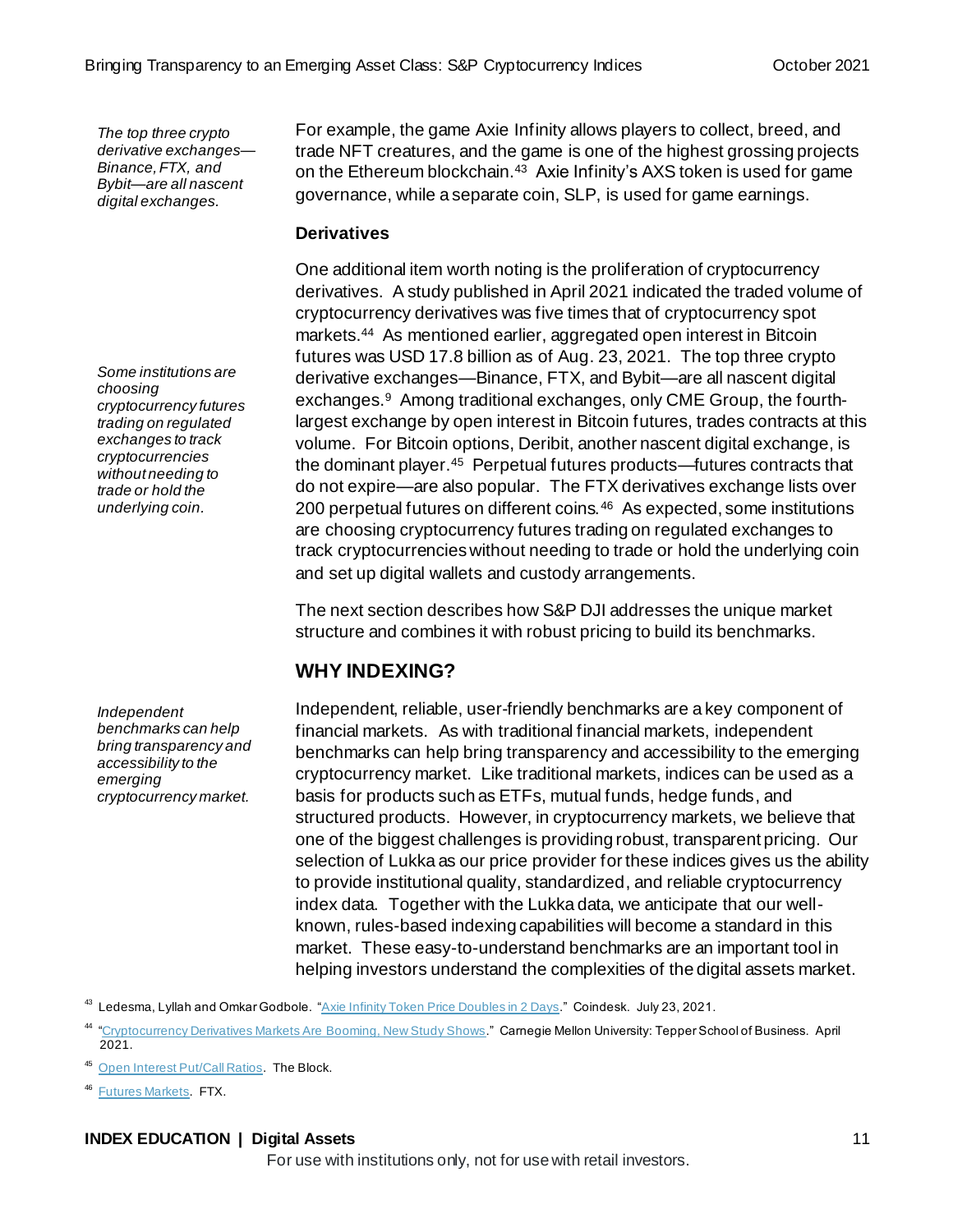#### **S&P Cryptocurrency Indices**

The S&P Cryptocurrency Indices are designed to measure the performance of a selection of cryptocurrencies. As of July 13, 2021, the S&P Cryptocurrency Index Series includes eight indices.

#### **Exhibit 2: S&P Cryptocurrency Index Series**



*The S&P Cryptocurrency Index Series includes eight indices.*

*The S&P Cryptocurrency BDM Index Series is meant to reflect a broad investable universe.*

*The S&P Cryptocurrency LargeCap Index uses a clustering algorithm to select the appropriate cohort of constituents.*

Source: S&P Dow Jones Indices LLC. Data as of July 13, 2021. Chart is provided for illustrative purposes.

All S&P Cryptocurrency Indices are drawn from the S&P Cryptocurrency Broad Digital Market (BDM) Index Series, which is designed to track the performance of cryptocurrencies that meet minimum liquidity and market capitalization criteria and are listed on trading facilities included among the primary markets covered by Lukka Prime. The series is meant to reflect a broad investable universe.

Three of the indices—th[e S&P Bitcoin](https://www.spglobal.com/spdji/en/indices/digital-assets/sp-bitcoin-index/?utm_source=pdf_education) Index[, S&P Ethereum](https://www.spglobal.com/spdji/en/indices/digital-assets/sp-ethereum-index/?utm_source=pdf_education) Index, and [S&P Cryptocurrency MegaCap Index](https://www.spglobal.com/spdji/en/indices/digital-assets/sp-cryptocurrency-megacap-index/?utm_source=pdf_education)—are designed to track the performance of the two most-liquid and well-known coins—bitcoin and ether—and a combination of the two weighted by market capitalization.

Th[e S&P Cryptocurrency](https://www.spglobal.com/spdji/en/indices/digital-assets/sp-cryptocurrency-broad-digital-market-index/?utm_source=pdf_education) BDM Index is weighted by market capitalization. This corresponds to coin supply multiplied by coin price for cryptocurrencies. Th[e S&P Cryptocurrency LargeCap Index](https://www.spglobal.com/spdji/en/indices/digital-assets/sp-cryptocurrency-largecap-index?utm_source=pdf_education) is one of its subindices. Because the digital assets market is dynamic, the use of fixed ratios or fixed values to determine the large market cap cohort is quickly outdated. Instead, the large-cap index uses a clustering algorithm to select the appropriate cohort of constituents.<sup>47</sup>

Within the S&P Cryptocurrency BDM Index Series, we have built certain indices to exclude the components of the S&P Cryptocurrency MegaCap [Index.](https://www.spglobal.com/spdji/en/indices/digital-assets/sp-cryptocurrency-megacap-index/?utm_source=pdf_education) These exclusions are used to highlight the performance of the

<sup>47</sup> For additional details on the market capitalization classification algorithm, please refer to th[e S&P Digital Market Indices Methodology](https://www.spglobal.com/spdji/en/documents/methodologies/methodology-sp-digital-market-indices.pdf?utm_source=pdf_education).

#### **INDEX EDUCATION | Digital Assets** 12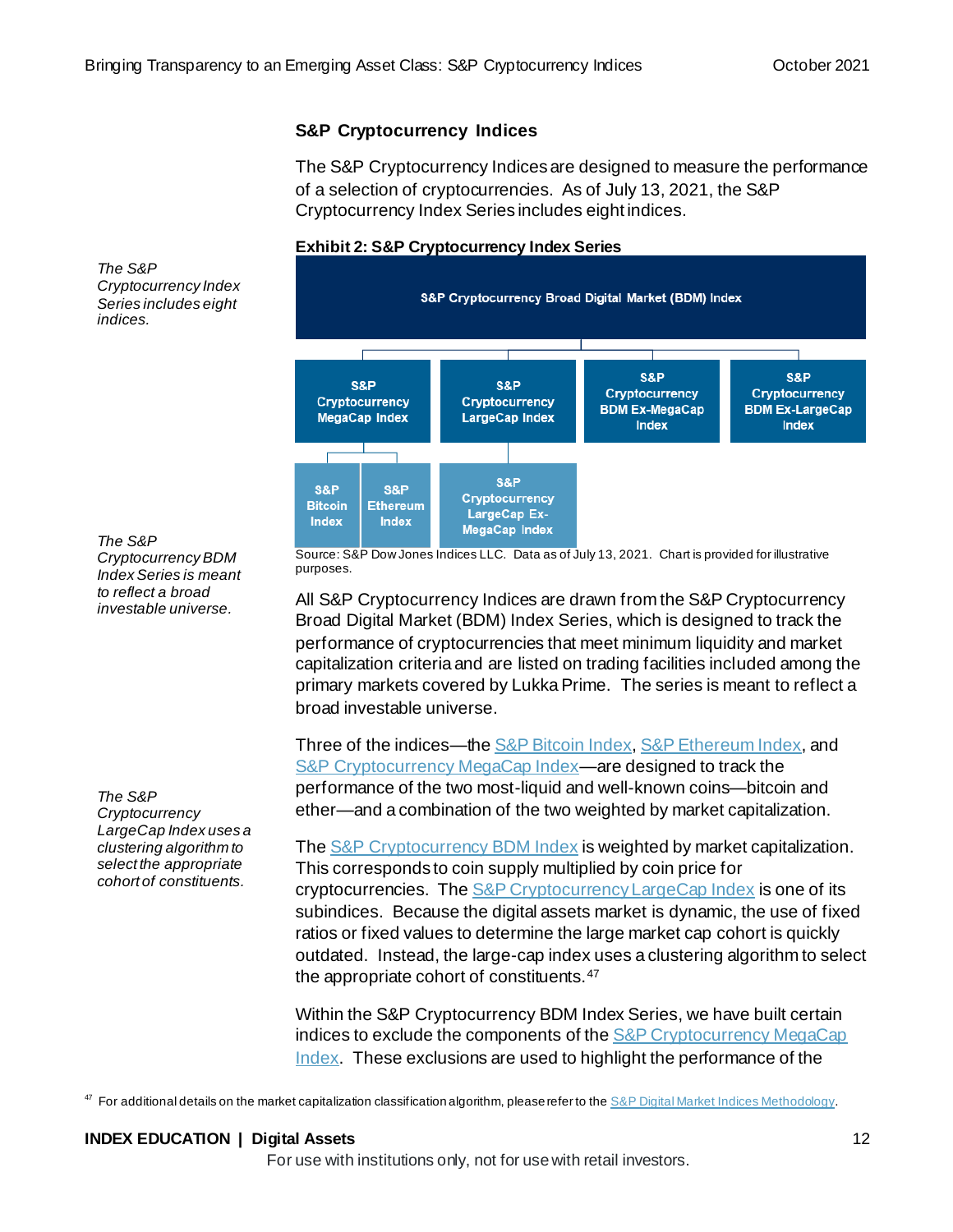*The S&P Cryptocurrency LargeCap Index accounts for approximately 78% of total cryptocurrency market capitalization.*

*Coins are eligible if they trade on a Lukkaapproved exchange and have a supporting white paper.*

*Lukka's pricing covers regulated exchanges who have "know your customer" rules.*

relatively smaller coins that would be otherwise overshadowed by the dominance of the two largest coins. Together, the market domination of Bitcoin and Ether is considerable—approximately 63% of the market capitalization of the total cryptocurrency market. <sup>48</sup> Similarly, other indices exclude the large-cap constituents. The large-cap index accounts for approximately 78% of the total cryptocurrency market capitalization.<sup>49</sup>

### **Coin Eligibility**

S&P DJI's goal is to build reliable and easy-to-understand benchmarks for the cryptocurrency industry and to represent the broad market activity. Lukka's identification of the best-in-class exchanges is the starting point for determining index-eligible coins. Coins are eligible if they trade on a Lukkaapproved exchange and have a supporting white paper.<sup>49</sup> A "white paper" in this context refers to a detailed technical document created by a cryptocurrency's project founders that discusses the concepts, goals, and future roadmap of the cryptocurrency. A cryptocurrency project with a white paper suggests that the project founders have done the research and supplied the data to demonstrate why cryptocurrency will likely become adopted. S&P DJI does not include stablecoins or any other pegged digital assets in their existing indices, because while they may be considered an essential part of the cryptocurrency ecosystem, they will not necessarily reflect growth (or decline) in the market.

In addition, any coins that are or become subject to a regulatory or legal concern may be considered ineligible. In recent years, we have seen the SEC file actions against ICOs and other coin projects, alleging that they conducted unregistered digital asset securities offerings. The allegations can lead to exchange delistings, volume decreases, and fewer custodians servicing the coins. These actions have the effect of making the coin less representative of the market overall.<sup>50</sup>

Finally, S&P DJI's index methodology is intended to screen out privacyenhanced coins. Over the past few years, we have seen countries around the globe recommend the delisting of privacy-enhanced coins from exchanges. In the U.S., FinCEN requires exchanges to understand the identity and profile of its customers via the Bank Secrecy Act. Certain privacy-enhanced coins employ features to anonymize this information, making them a potential target of the regulators. Lukka's pricing covers regulated exchanges who have "know your customer" rules. Privacy coins available on certain regulated exchanges will be tied to a specific exchange user as a result of these "know your customer" rules. Transactions in privacy coins outside of regulated exchanges are much more likely to be

<sup>48</sup> Source: Lukka. Data as of June 30, 2021, based on USD 1.46 trillion and 950+ assets priced by Lukka Prime.

#### **INDEX EDUCATION | Digital Assets** 13

<sup>&</sup>lt;sup>49</sup> Please refer to the **S&P** Digital Market Indices Methodology for additional details.

<sup>50</sup> See SEC activity around Ripple and XRP: <https://www.sec.gov/news/press-release/2020-338>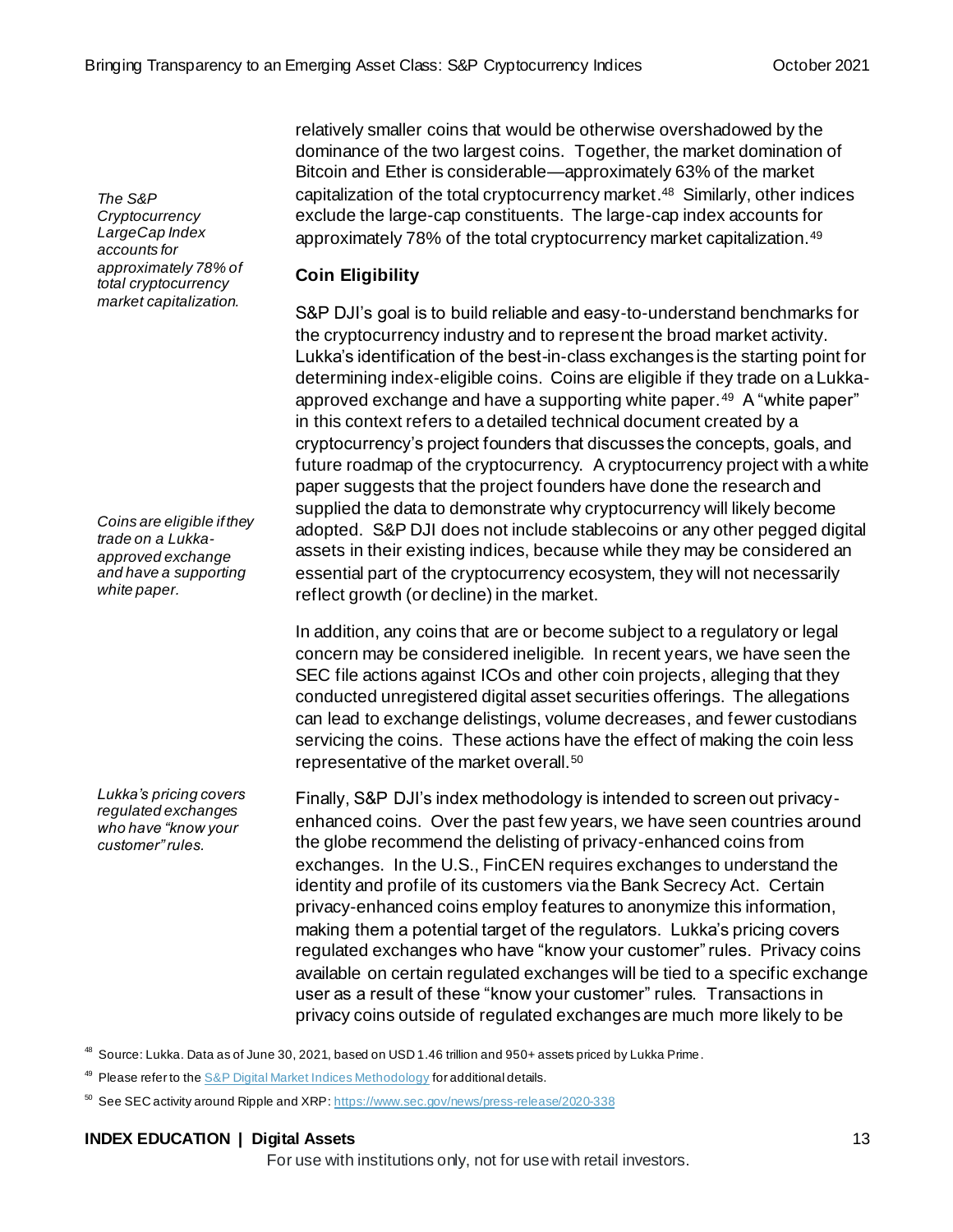truly anonymous.<sup>51</sup> The S&P Digital Assets Index Committee reserves the right in its sole discretion to remove a digital asset that becomes subject to a legal, regulatory, or practical concern or due to potential market disruption. Coins may also be excluded from an index based on market capitalization and liquidity, as previously discussed.

#### **Index Pricing**

In order to properly provide transparency to the market via benchmarks, S&P DJI believes that working with an institutional-grade pricing provider that seeks to address certain market risks, such as fraud and market manipulation, is critical. We believe a robust cryptocurrency price provider should meet the following criteria.

- **Evaluate exchanges utilized for price sourcing on an ongoing basis**: Exchanges should be regularly evaluated, and only the highestquality exchanges in sufficiently regulated jurisdictions should be selected.
- **Possess a robust, transparent pricing methodology**: The methodology should address the unique attributes of the market—such as volatility or potential for manipulation—to arrive at a reliable, transparent price.
- **Provide standardized, quality reference data**: Data should be normalized across exchanges and across currency pairs.

Our cryptocurrency price provider Lukka meets all these criteria. 52

Specifically, Lukka Prime's Fair Market Value (FMV) pricing uses a proprietary methodology with quantitative and qualitative factors to determine the primary market (exchange) of each asset at any given time, as well as each asset's FMV. The FMV pricing methodology reflects actual executed trades, is compatible with how fund assets are valued, and is aligned with the SEC's guidance on fair value, the U.S.'s generally accepted accounting principles (GAAP), and the International Financial Reporting Standards (IFRS). In contrast, average prices (such as VWAP or TWAP) are not considered to be FMV and usually do not exist in the market as tradable prices.

In addition, Lukka looks to normalize reference data across exchanges to uniquely identify each asset and allow the mapping of validated cryptocurrency reference data.<sup>53</sup> S&P DJI uses the Lukka Prime FMV price at 4:00 p.m. ET for its end-of-day branded cryptocurrency index

 $52$  S&P Global, Inc., the parent of S&P Dow Jones Indices LLC, is an investor in Lukka. For information on S&P Global's investment in Lukka, please se[e here.](https://news.lukka.tech/lukka-raises-additional-53-million-series-d/)

53 For additional details on Lukka and FMV, se[e https://data.lukka.tech/prime/](https://data.lukka.tech/prime/)

#### **INDEX EDUCATION | Digital Assets** 14

For use with institutions only, not for use with retail investors.

*Lukka Prime FMV pricing uses a proprietary methodology with quantitative and qualitative factors to determine the primary market and FMV of each asset.*

*The S&P Digital Assets Index Committee reserves the right to remove a digital asset that becomes subject to a legal, regulatory, or practical concern or due to potential market* 

*disruption.*

<sup>&</sup>lt;sup>51</sup> Morris, David. ["Consensus 2021: Can Privacy Coins, Exchanges and Regulators Coexist?](https://www.coindesk.com/can-exchanges-privacy-coins-coexist)" CoinDesk. May 27, 2021.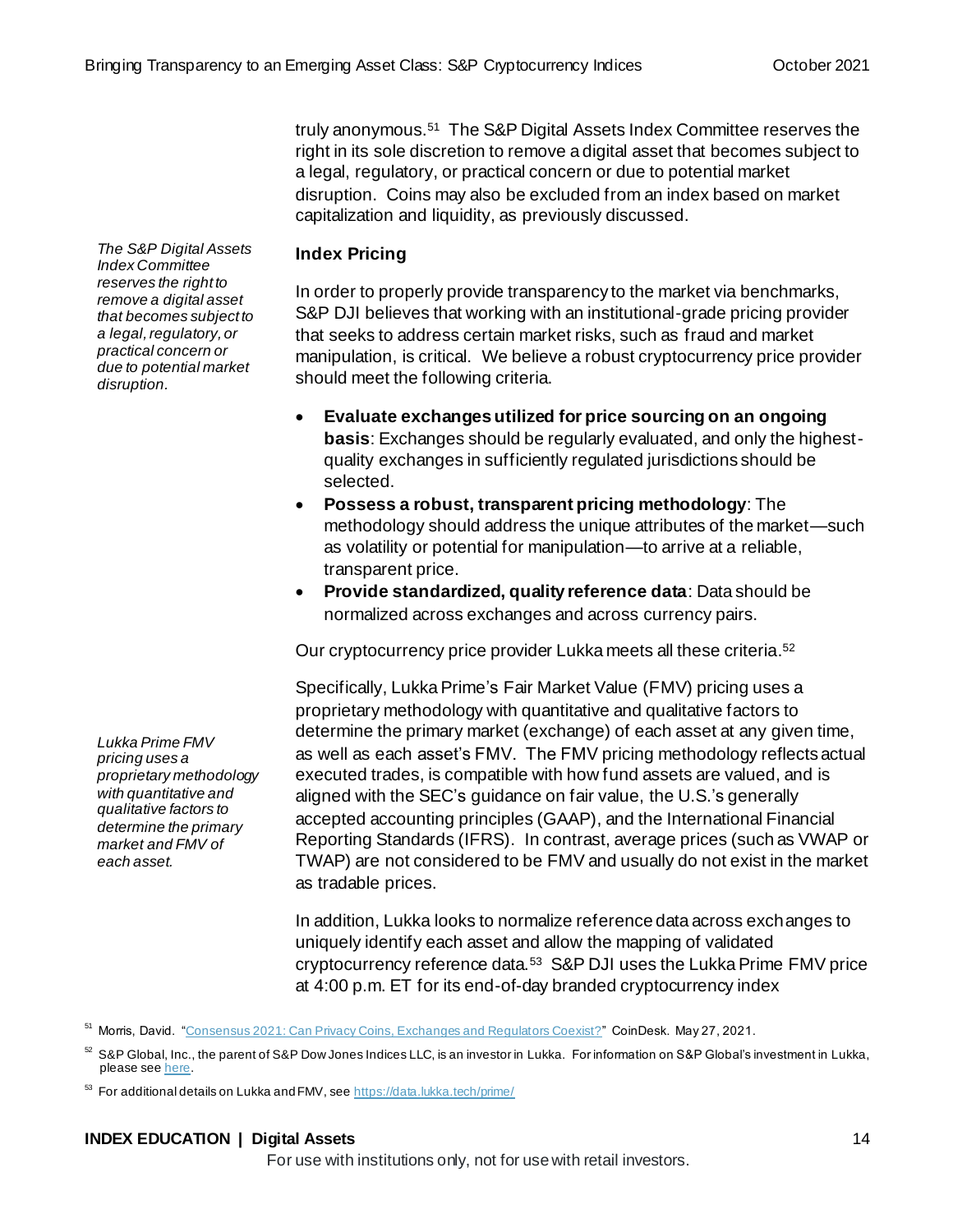calculations. This is the first, and we believe only, methodology designed specifically for determining the pricing of liquid cryptocurrency assets via actual executed prices.

In the following sections, we discuss index performance and analytics.

# **PERFORMANCE AND ANALYTICS**

The following exhibits show back-tested results of the indices and their correlation with other asset classes.

#### **S&P Bitcoin Index**

Designed to measure the oldest and most well-known cryptocurrency, the S&P Bitcoin Index is the S&P Cryptocurrency Index with the longest backtested history, with a first value date of Jan. 1, 2014. Since inception, its historical annual return based on back-tested data has been over 71%, amounting to a total return above 5,700% through Sept. 30, 2021. The annualized back-tested returns are characterized by high volatility, which lowers the risk-adjusted return. It is worth noting that the risk-adjusted return of this index over the one-year period ending Aug. 31, 2021, was higher than that of the S&P 500®, which had a banner year, with returns over 29%. 54

#### **Exhibit 3: Performance of the S&P Bitcoin Index**

| <b>PERIOD</b>                     | <b>RETURN</b><br>(ANNUALIZED, %) | <b>VOLATILITY</b><br>(ANNUALIZED, %) | <b>RISK-ADJUSTED</b><br><b>RETURN</b> |
|-----------------------------------|----------------------------------|--------------------------------------|---------------------------------------|
| 1-Year                            | 303.29                           | 72.56                                | 4.18                                  |
| 2-Year                            | 121.97                           | 68.65                                | 1.78                                  |
| 3-Year                            | 88.69                            | 72.29                                | 1.23                                  |
| Since Inception<br>(Jan. 1, 2014) | 71.73                            | 70.27                                | 1.02                                  |



Source: S&P Dow Jones Indices LLC. Data as of Aug. 31, 2021. Index performance based on total return in USD. Past performance is no guarantee of future results. Table and chart are provided for illustrative purposes and reflect hypothetical historical performance. Please see the Performance Disclosure at the end of this document for more information regarding the inherent limitations associated with back-tested performance.

54 Source: S&P Dow Jones Indices LLC. For the S&P 500, the one-year annualized return was 29.21%, and the one-year annualized riskadjusted return was 1.95 as of Aug. 31, 2021.

#### **INDEX EDUCATION | Digital Assets** 15

For use with institutions only, not for use with retail investors.

*The S&P Bitcoin Index has the longest backtested history of the S&P Cryptocurrency Indices.*

*The risk-adjusted return of the S&P Bitcoin Index for the year ending Aug. 31, 2021, was higher than that of* 

*the S&P 500.*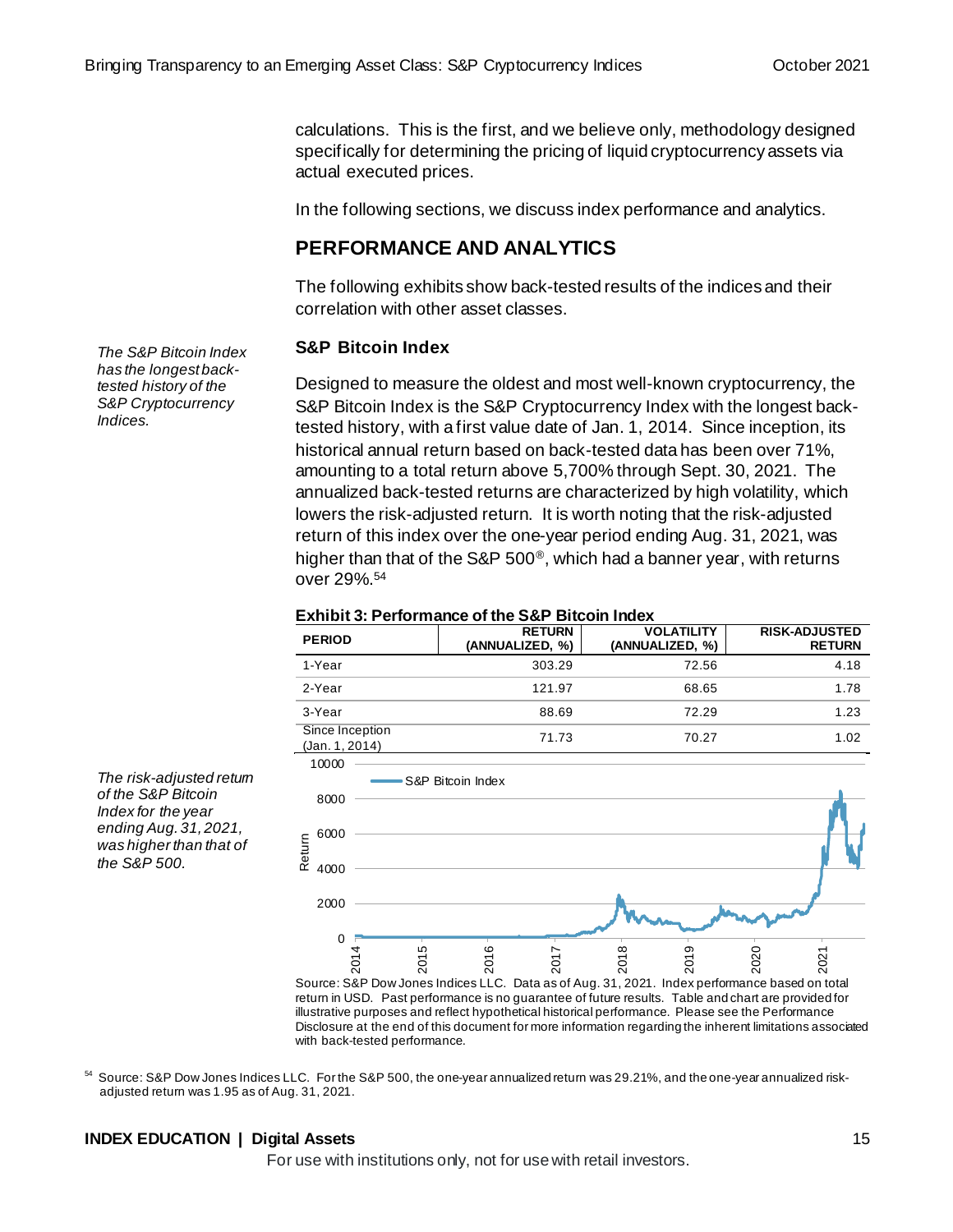#### **S&P Cryptocurrency MegaCap Index and S&P Ethereum Index**

The S&P Cryptocurrency MegaCap Index seeks to track the performance of a market-capitalization-weighted index portfolio consisting of Bitcoin and Ethereum. The S&P Cryptocurrency MegaCap Index and S&P Ethereum Index have back-tested historical data going back to Feb. 28, 2017, and April 4, 2016, respectively. The back-tested history for the S&P Ethereum Index reflects a total return of over 26,000% through Sept. 30, 2021.

In the chart in Exhibit 4, the levels of the S&P Bitcoin Index and S&P Ethereum Index have been rebased at the first value date of the S&P Cryptocurrency MegaCap Index to allow a visual comparison of the performance.

#### **Exhibit 4: Performance of the S&P Cryptocurrency MegaCap Index and S&P Ethereum Index**

| <b>PERIOD</b>                               | <b>RETURN</b><br>(ANNUALIZED, %) | <b>RISK-ADJUSTED</b><br><b>RETURN</b> |      |  |  |  |  |  |
|---------------------------------------------|----------------------------------|---------------------------------------|------|--|--|--|--|--|
| <b>S&amp;P CRYPTOCURRENCY MEGACAP INDEX</b> |                                  |                                       |      |  |  |  |  |  |
| 1-Year                                      | 374.39                           | 74.31                                 | 5.04 |  |  |  |  |  |
| 2-Year                                      | 153.23                           | 70.11                                 | 2.19 |  |  |  |  |  |
| Since Inception<br>(Feb. 28, 2017)          | 140.14                           | 78.39                                 | 1.79 |  |  |  |  |  |
| <b>S&amp;P ETHEREUM INDEX</b>               |                                  |                                       |      |  |  |  |  |  |
| 1-Year                                      | 681.05                           | 100.31                                | 6.79 |  |  |  |  |  |
| 2-Year                                      | 349.75                           | 92.05                                 | 3.80 |  |  |  |  |  |
| Since Feb. 28, 2017                         | 228.91                           | 106.27                                | 2.15 |  |  |  |  |  |





*The S&P Cryptocurrency MegaCap Index seeks to track the performance of both Bitcoin and Ethereum.*

*The back-tested history for the S&P Ethereum Index reflects a total return of over 26,000%.*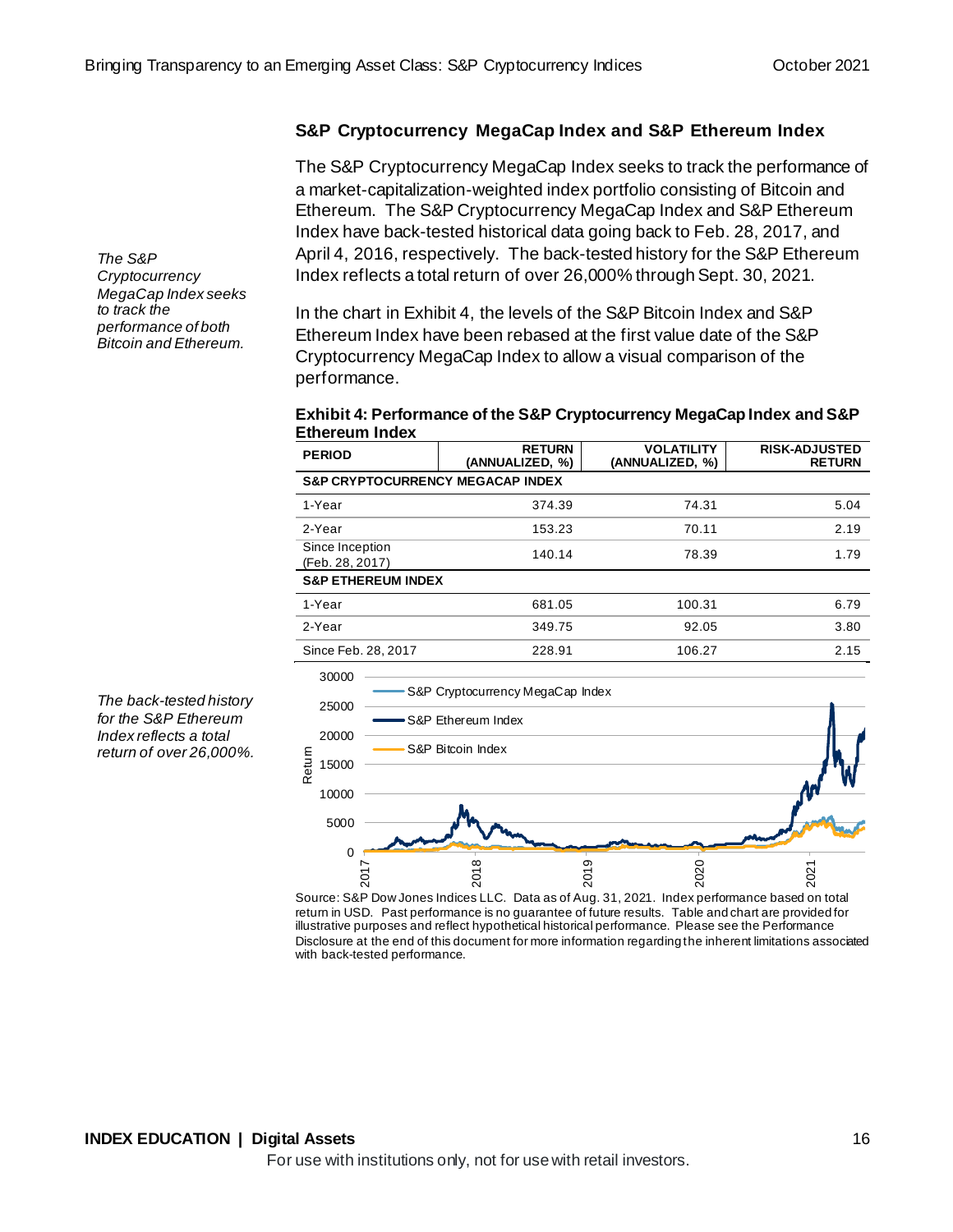#### **S&P Cryptocurrency BDM Index and S&P Cryptocurrency LargeCap Index**

The S&P Cryptocurrency BDM Index is designed to track the performance of digital assets that satisfy minimal market capitalization and liquidity requirements, along with qualitative constraints.<sup>55</sup> As of September 2021, it included 240 constituents.

The S&P Cryptocurrency LargeCap Index is designed to measure the largest constituents of the S&P Cryptocurrency BDM Index. Constituents are selected by using a modified K-means algorithm to group the constituents of the S&P Cryptocurrency BDM Index by the logarithm of their market capitalization. Although it only has 34 constituents, the index represents more than 95% of the S&P Cryptocurrency BDM Index in terms of market capitalization and has performed similarly over the past three years (see Exhibit 5).

#### **Exhibit 5: Performance of the S&P Cryptocurrency BDM Index and S&P Cryptocurrency LargeCap Index**

| <b>PERIOD</b>                           | <b>RETURN</b><br>(ANNUALIZED, %)             | <b>VOLATILITY</b><br>(ANNUALIZED, %) | <b>RISK-ADJUSTED</b><br><b>RETURN</b> |  |  |  |  |  |  |  |
|-----------------------------------------|----------------------------------------------|--------------------------------------|---------------------------------------|--|--|--|--|--|--|--|
| <b>S&amp;P CRYPTOCURRENCY BMD INDEX</b> |                                              |                                      |                                       |  |  |  |  |  |  |  |
| 1-Year                                  | 384.85                                       | 75.86                                | 5.07                                  |  |  |  |  |  |  |  |
| 2-Year                                  | 159.65                                       | 71.34                                | 2.24                                  |  |  |  |  |  |  |  |
| 3-Year                                  | 90.94                                        | 74.22                                | 1.23                                  |  |  |  |  |  |  |  |
| Since Inception<br>(Feb. 28, 2017)      | 133.94                                       | 79.44                                | 1.69                                  |  |  |  |  |  |  |  |
|                                         | <b>S&amp;P CRYPTOCURRENCY LARGECAP INDEX</b> |                                      |                                       |  |  |  |  |  |  |  |
| 1-Year                                  | 383.78                                       | 75.48                                | 5.08                                  |  |  |  |  |  |  |  |
| 2-Year                                  | 155.17                                       | 71.11                                | 2.18                                  |  |  |  |  |  |  |  |
| 3-Year                                  | 90.94                                        | 74.18                                | 1.23                                  |  |  |  |  |  |  |  |
| Since Inception<br>(Feb. 28, 2017)      | 105.36                                       | 79.16                                | 1.33                                  |  |  |  |  |  |  |  |
| 6000<br>5000                            | S&P Cryptocurrency BDM Index                 |                                      |                                       |  |  |  |  |  |  |  |
| 4000                                    | S&P Cryptocurrency LargeCap Index            |                                      |                                       |  |  |  |  |  |  |  |
| Retum<br>3000                           |                                              |                                      |                                       |  |  |  |  |  |  |  |
| 2000                                    |                                              |                                      |                                       |  |  |  |  |  |  |  |
| 1000                                    |                                              |                                      |                                       |  |  |  |  |  |  |  |
| 0<br>2017                               | 2019<br>2018                                 | 2020                                 | 2021                                  |  |  |  |  |  |  |  |
|                                         |                                              |                                      |                                       |  |  |  |  |  |  |  |

Source: S&P Dow Jones Indices LLC. Data as of Aug. 31, 2021. Index performance based on total return in USD. Past performance is no guarantee of future results. Table and chart are provided for illustrative purposes and reflect hypothetical historical performance. Please see the Performance Disclosure at the end of this document for more information regarding the inherent limitations associated with back-tested performance.

<sup>55</sup> Market capitalization requirements greater than or equal to USD 10 million, liquidity requirement of a three-month MDVT of USD 100,000.

#### **INDEX EDUCATION | Digital Assets** 17

For use with institutions only, not for use with retail investors.

*The S&P Cryptocurrency BDM Index is designed to track the performance of digital assets that satisfy minimal market cap and liquidity* 

*requirements.*

*The S&P Cryptocurrency LargeCap Index is designed to measure the largest constituents of the S&P Cryptocurrency BDM Index.*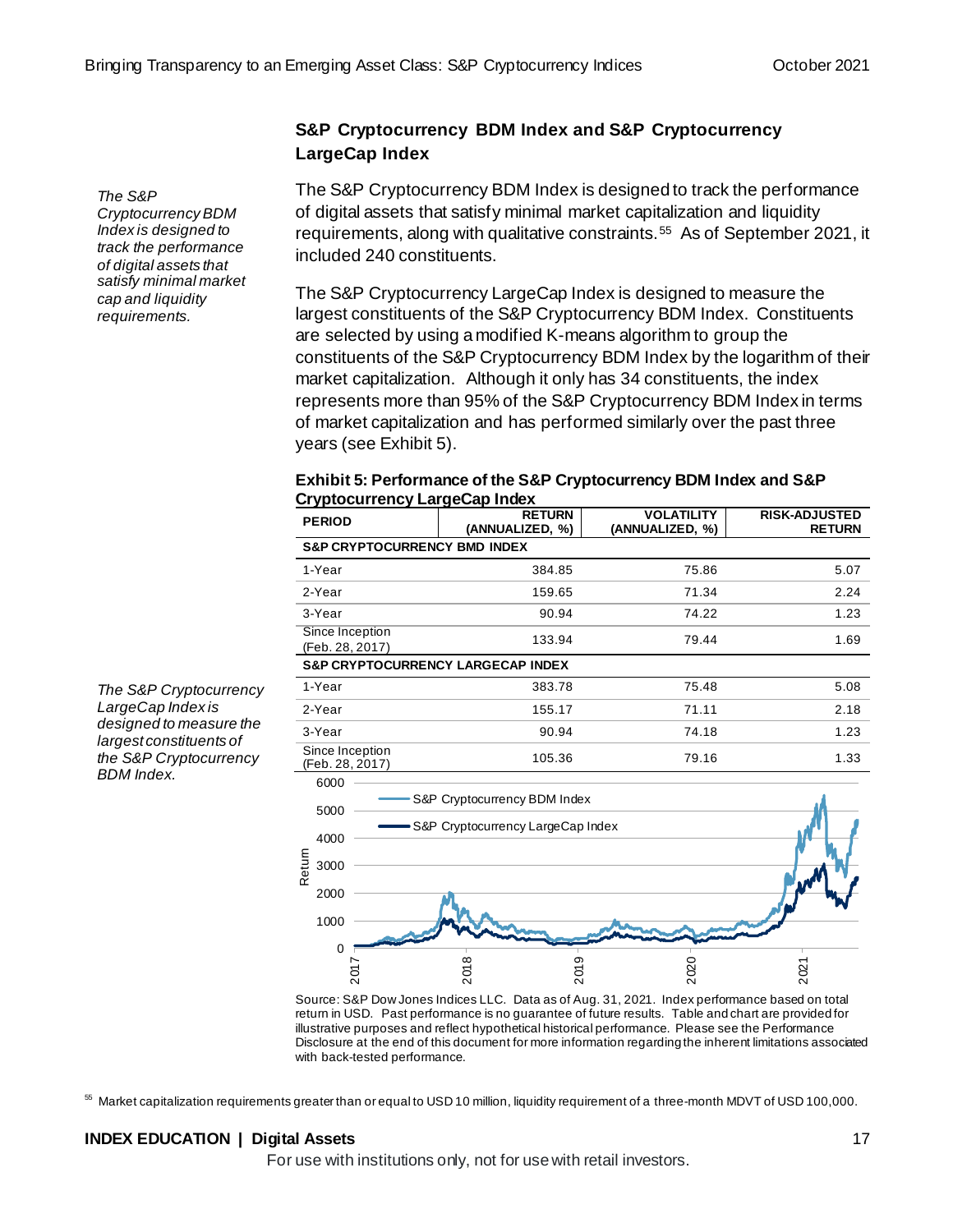As previously discussed, the digital markets asset class has grown rapidly. One indicator of the rapid growth of this asset class is the number of eligible constituents for the S&P Cryptocurrency Index Series. Exhibit 6 illustrates the number of constituents and market cap of the S&P Cryptocurrency BDM Index.

*Although the large-cap index only has 34 constituents, it represents more than 95% of the market cap of its BDM counterpart and has performed similarly over the past three years.*

*The digital markets asset class has grown rapidly.*

*The growth in constituents is largely driven by increased market cap of many coins beyond Bitcoin and Ethereum.*

#### **Exhibit 6: Number of Constituents and Market Cap of the S&P Cryptocurrency BDM Index**



Source: S&P Dow Jones Indices LLC. Data as of Sept. 21, 2021. Past performance is no guarantee of future results. Chart is provided for illustrative purposes and reflects hypothetical historical performance. Please see the Performance Disclosure at the end of this document for more information regarding the inherent limitations associated with back-tested performance.

This growth in constituents is largely driven by increased market cap (defined by coin supply x price) of many coins beyond Bitcoin and Ethereum. As measured by back-tested data, the number of coins meeting these criteria has grown over the years, especially over the period from March-June 2021.

# **Liquidity**

Exhibit 7 shows the liquidity of constituents of the S&P Cryptocurrency BDM Index as of its launch date on July 13, 2021, and illustrates a few aspects of the cryptocurrency market that may not immediately be apparent.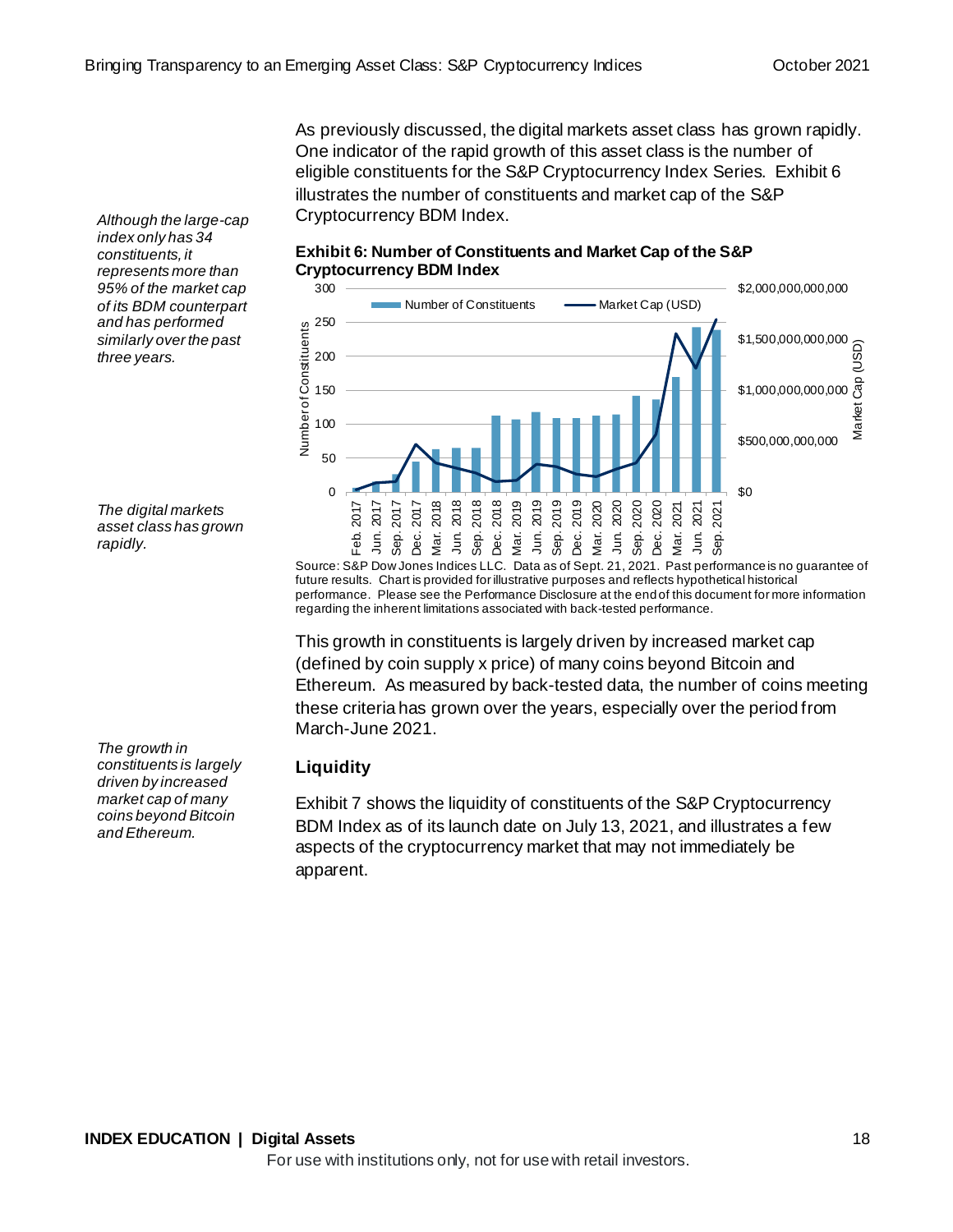*There are 41 coins with an MDVT greater than USD 100 million.*

First, as of July 2021, there were over 200 coins with a three-month MDVT of USD 1 million or greater; there were 130 coins with an MDVT greater than USD 10 million; and there were 41 coins with an MDVT greater than USD 100 million. 56

Second, liquidity also indicates that the cryptocurrency market has grown rapidly. In the March 2021 rebalance, 30% of S&P Cryptocurrency BDM Index constituent coins had an MDVT between the minimum of USD 100,000 and USD 1 million. In the June 2021 rebalance, 15% of coins had an MDVT between that same range, with many more coins having significantly more liquidity.

**Exhibit 7: S&P Cryptocurrency BDM Index Constituent Liquidity by Three-Month MDVT**



*Liquidity also indicates that the cryptocurrency market has grown rapidly.*

*15% of S&P Cryptocurrency BDM Index constituents had an MDVT between USD 100,000 and USD 1 million in July 2021.*

#### **Comparative Analysis**

Exhibit 8 contains the back-tested historical performance of the S&P Cryptocurrency Indices compared with traditional assets as represented by the S&P 500, S&P GSCI Gold, and S&P U.S. TIPS Index from March 2018 through August 2021.

<sup>56</sup> For the S&P Cryptocurrency BDM Index, the constituent coins must meet a minimum liquidity requirement (i.e., a three-MDVT of USD 100,000) and market capitalization requirements (i.e., greater than or equal to USD 10 million).

#### **INDEX EDUCATION | Digital Assets** 19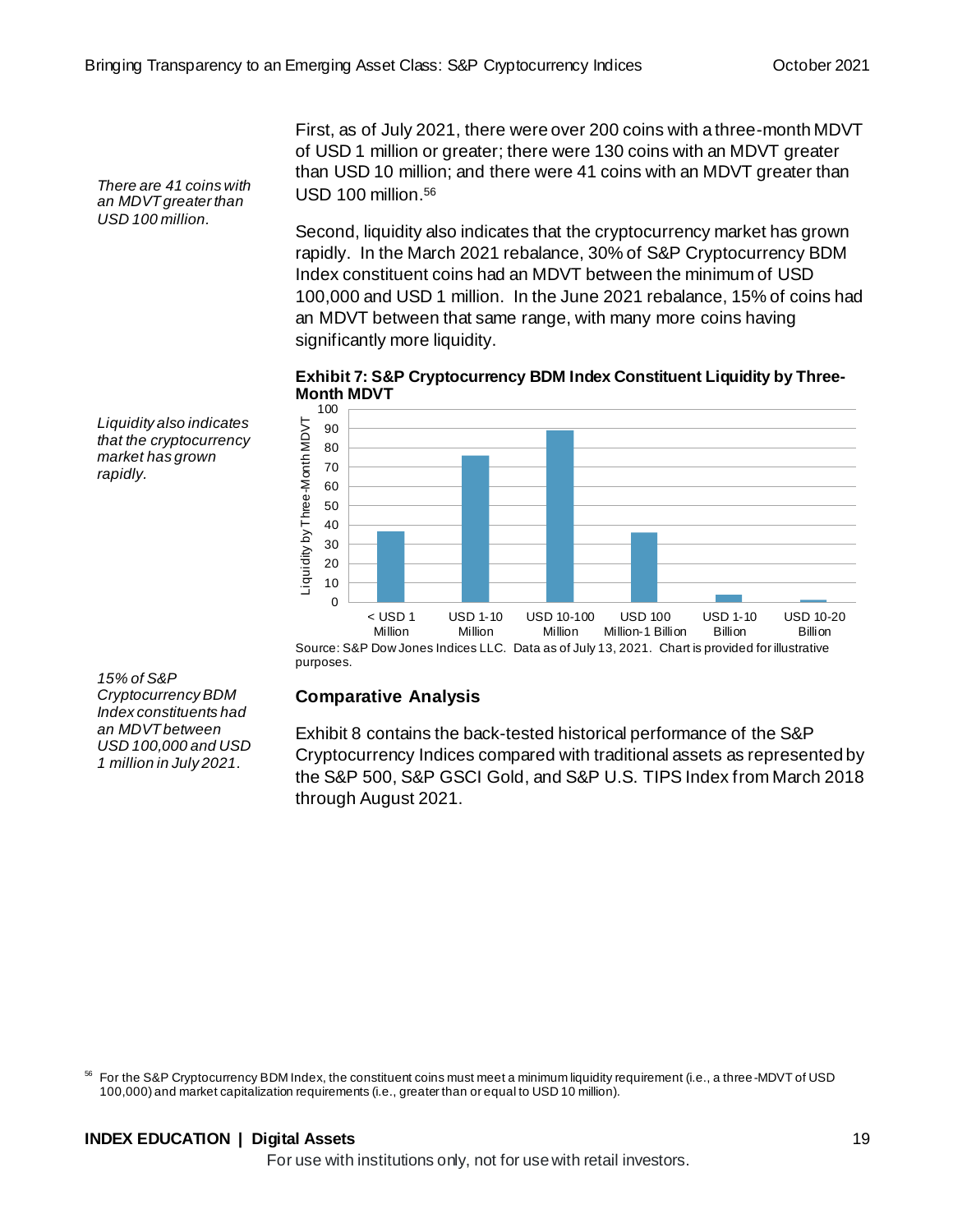| Exhibit 8: Performance of the S&P Cryptocurrency Indices |            |            |            |                             |  |  |  |
|----------------------------------------------------------|------------|------------|------------|-----------------------------|--|--|--|
| <b>INDEX</b>                                             | 1-YEAR (%) | 2-YEAR (%) | 3-YEAR (%) | <b>SINCE MARCH 2018 (%)</b> |  |  |  |
| S&P Cryptocurrency BDM Index                             | 384.85     | 159.65     | 90.94      | 57.88                       |  |  |  |
| S&P Cryptocurrency LargeCap Index                        | 383.78     | 155.17     | 90.94      | 57.53                       |  |  |  |
| S&P Cryptocurrency BDM Ex-LargeCap Index                 | 416.94     | 237.21     | 82.54      | 50.65                       |  |  |  |
| S&P Cryptocurrency MegaCap Index                         | 374.39     | 153.23     | 98.32      | 67.15                       |  |  |  |
| S&P Cryptocurrency BDM Ex-MegaCap Index                  | 389.65     | 177.76     | 62.69      | 29.12                       |  |  |  |
| S&P Cryptocurrency LargeCap Ex-MegaCap Index             | 377.80     | 148.61     | 51.11      | 16.69                       |  |  |  |
| S&P Ethereum Index                                       | 681.05     | 349.75     | 129.24     | 71.03                       |  |  |  |
| S&P Bitcoin Index                                        | 303.29     | 121.97     | 88.69      | 65.02                       |  |  |  |
| S&P 500                                                  | 29.21      | 24.32      | 15.95      | 15.96                       |  |  |  |
| S&P GSCI Gold                                            | $-8.11$    | 9.03       | 14.64      | 9.64                        |  |  |  |
| S&P U.S. TIPS Index                                      | 5.60       | 7.10       | 7.09       | 6.68                        |  |  |  |

Source: S&P Dow Jones Indices LLC. Data from March 19, 2018, to Aug. 31, 2021. Index performance based on total return in USD. Past performance is no guarantee of future results. Table is provided for illustrative purposes and reflects hypothetical historical performance. Please see the Performance Disclosure at the end of this document for more information regarding the inherent limitations associated with back-tested performance.

In addition to the difference in performance between cryptocurrencies and other asset classes, Exhibit 9 shows the low correlation between cryptocurrencies and other asset classes.

| <b>Exhibit 9: Correlation</b>       |                                      |            |         |                                      |                |                          |                        |          |                |            |                                   |                                                   |
|-------------------------------------|--------------------------------------|------------|---------|--------------------------------------|----------------|--------------------------|------------------------|----------|----------------|------------|-----------------------------------|---------------------------------------------------|
| <b>S&amp;P CRYPTOCURRENCY INDEX</b> |                                      |            |         |                                      |                |                          |                        |          |                |            |                                   |                                                   |
| <b>CORRELATION</b>                  |                                      | <b>MGB</b> | ARGECAP | <b>ARGECAP</b><br><b>NGG</b><br>RNGG | <b>MEGACAP</b> | <b>BDM</b><br>EX-MEGACAP | LARGECAP<br>EX-MEGACAP | ETHEREUM | <b>BITCOIN</b> | S&P<br>500 | S&P<br><b>GSCI</b><br><b>GOLD</b> | S&P<br><b>U.S.</b><br><b>TIPS</b><br><b>INDEX</b> |
|                                     | <b>BDM</b>                           | 1.000      | 0.999   | 0.888                                | 0.991          | 0.909                    | 0.896                  | 0.882    | 0.972          | 0.160      | 0.149                             | 0.061                                             |
|                                     | <b>LARGECAP</b>                      |            | 1.000   | 0.872                                | 0.994          | 0.898                    | 0.888                  | 0.879    | 0.977          | 0.158      | 0.150                             | 0.062                                             |
| PTOCURRENCY                         | <b>BDM</b><br><b>EX-LARGECAP</b>     |            |         | 1.000                                | 0.837          | 0.951                    | 0.908                  | 0.951    | 0.908          | 0.188      | 0.121                             | 0.039                                             |
| <b>INDEX</b>                        | <b>MEGACAP</b>                       |            |         |                                      | 1.000          | 0.850                    | 0.836                  | 0.863    | 0.989          | 0.154      | 0.154                             | 0.061                                             |
|                                     | <b>BDM EX-MEGACAP</b>                |            |         |                                      |                | 1.000                    | 0.992                  | 0.854    | 0.808          | 0.173      | 0.114                             | 0.052                                             |
| CRYI                                | <b>LARGECAP</b><br><b>EX-MEGACAP</b> |            |         |                                      |                |                          | 1.000                  | 0.844    | 0.794          | 0.162      | 0.108                             | 0.055                                             |
| S&P                                 | <b>ETHEREUM</b>                      |            |         |                                      |                |                          |                        | 1.000    | 0.783          | 0.161      | 0.126                             | 0.060                                             |
|                                     | <b>BITCOIN</b>                       |            |         |                                      |                |                          |                        |          | 1.000          | 0.148      | 0.154                             | 0.056                                             |
| <b>S&amp;P 500</b>                  |                                      |            |         |                                      |                |                          |                        |          |                | 1.000      | 0.087                             | $-0.132$                                          |
| <b>S&amp;P GSCI GOLD</b>            |                                      |            |         |                                      |                |                          |                        |          | 1.000          | 0.335      |                                   |                                                   |
|                                     | <b>S&amp;P U.S. TIPS INDEX</b>       |            |         |                                      |                |                          |                        |          |                |            |                                   | 1.000                                             |

Source: S&P Dow Jones Indices LLC. Data from March 19, 2018, to Aug. 31. 2021. Index performance based on total return in USD. Past performance is no guarantee of future results. Table is provided for illustrative purposes and reflects hypothetical historical performance. Please see the Performance Disclosure at the end of this document for more information regarding the inherent limitations associated with back-tested performance.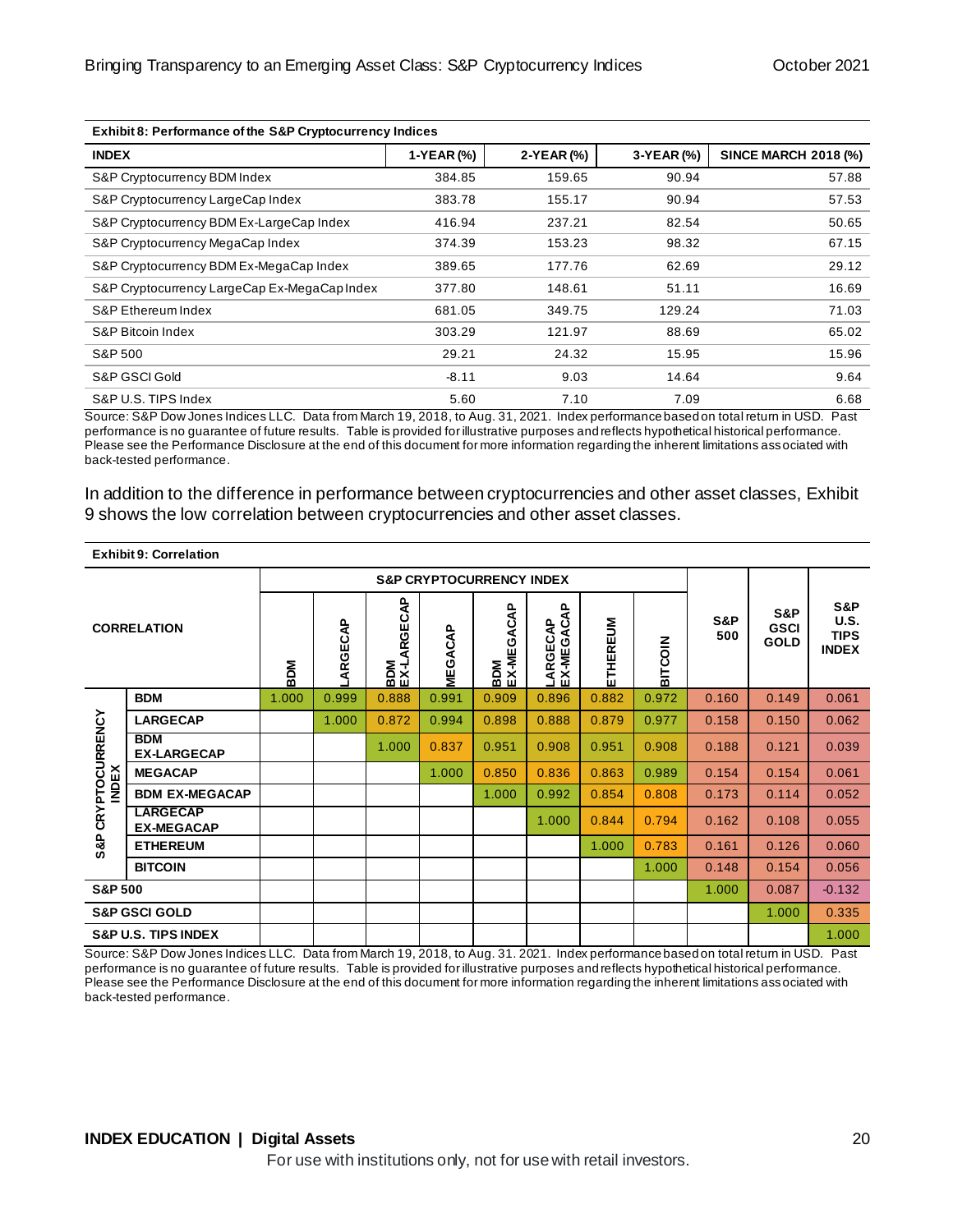Exhibit 10 illustrates the rolling correlations between the S&P Cryptocurrency LargeCap Index and the S&P 500, S&P GSCI Gold, and S&P U.S. TIPS Index, respectively. The variability over time, as well as between asset classes, indicates cryptocurrencies may help with diversification. It also illustrates that the relationships between cryptocurrencies and other asset classes are still in flux and will continue to evolve as this asset class matures.

*The variability over time, as well as between asset classes, indicates cryptocurrencies may help with diversification.*



Source: S&P Dow Jones Indices LLC. Data from March 19, 2018, to Aug. 31, 2021. Index performance based on total return in USD. Past performance is no guarantee of future results. Chart is provided for illustrative purposes and reflects hypothetical historical performance. Please see the Performance Disclosure at the end of this document for more information regarding the inherent limitations associated with back-tested performance.

#### **Coin Intracorrelation**

Exhibit 11 represents an analysis of the correlations as of July 13, 2021, among coins within the S&P Cryptocurrency LargeCap Index showed a varied range, affirming our discussion that coins have different profiles. Of the 34 coins in the S&P Cryptocurrency LargeCap Index, the correlation to Bitcoin ranged from 0.468 to 0.796. Similarly, the range of correlation of those same coins to Ether extended from 0.481 to 0.853. The coins with the highest correlation to both Bitcoin and Ether are "Ethereum competitor" blockchains (i.e., Solana and Avalanche). When we look at the secondand third-highest correlated coins to both Bitcoin and Ether, the coins are identical—those from the DeFi exchanges Uniswap and PancakeSwap.

Finally, the range of correlations among all 34 coins was even greater from 0.291 to 0.935. This is what we would expect to see, as cryptocurrencies have different functions and utility and perform differently.

*Of the 34 coins in the S&P Cryptocurrency LargeCap Index, the correlation to Bitcoin ranged from 0.468 to 0.796.*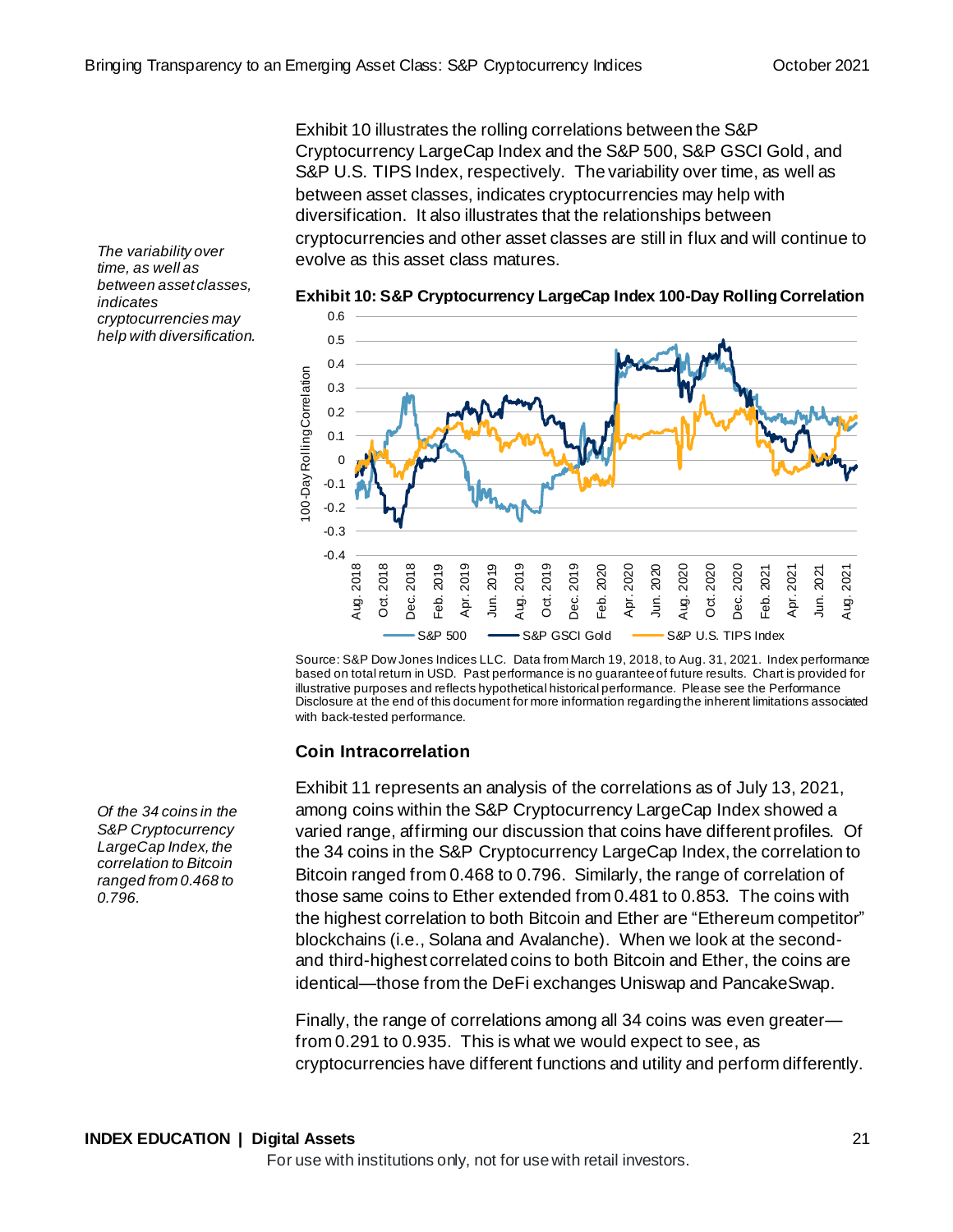| <b>Exhibit 11: Coin Intracorrelation Ranges</b> |            |             |  |  |  |
|-------------------------------------------------|------------|-------------|--|--|--|
| <b>COIN</b>                                     | <b>LOW</b> | <b>HIGH</b> |  |  |  |
| <b>Bitcoin</b>                                  | 0.468      | 0.796       |  |  |  |
| Ether                                           | 0.481      | 0.853       |  |  |  |
| All Large-Cap Coins                             | 0.291      | 0.935       |  |  |  |

Source: S&P Dow Jones Indices LLC. Data as of July 13, 2021. Table is provided for illustrative purposes.

# **CONCLUSION**

As digital assets continue to gather broad appeal as an asset class, and flourish by creating an entirely new financial ecosystem, the importance of having transparent indices will only continue to grow. The S&P Cryptocurrency Index Series seeks to provide market participants with new tools by which to measure and assess this emerging asset class. Our analysis demonstrates that cryptocurrencies are not monolithic and may yield outperformance relative to conventional asset classes, though not without potential risk. S&P DJI aims to continue to enhance this index series to keep pace with the innovations and provide additional accessibility to market participants.

*The S&P Cryptocurrency Index Series seeks to provide market participants with new tools by which to measure and assess this emerging asset class.*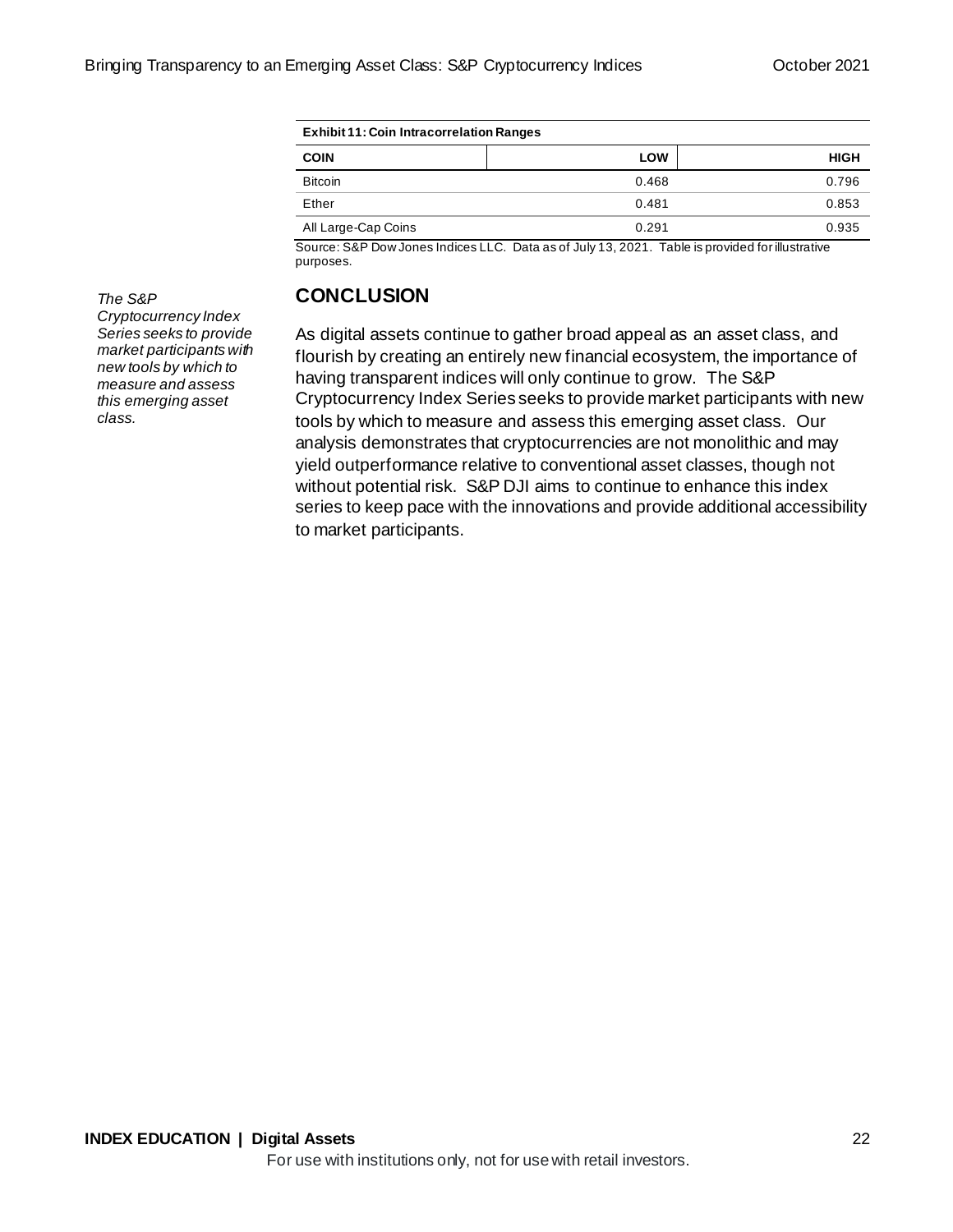# **GLOSSARY<sup>57</sup>**

**Airdrop**: The distribution of a crypto asset to all current holders of a specific crypto asset, which is proportional to the holders' current ownership position. Airdrops present unique tax compliance.

**Crypto asset**: Any digital asset that utilizes cryptography to secure transaction records on a ledger, such as on a blockchain, to control the creation of additional assets, and to verify the transfer of asset ownership.

**Crypto exchange**: A venue that facilitates buying, selling, trading, or storage of crypto assets. Crypto exchanges often fulfill the role of a traditional securities exchange as well as a broker/dealer or a custodian by holding customer accounts and providing account-related services. Crypto exchanges can choose to list any crypto assets, and currently no centralized processes exist to standardize the names or ticker symbols of crypto assets that are listed on the various crypto exchanges around the world.

**Cryptocurrency**: A type of crypto asset that may be used as an electronic form of money. Cryptocurrencies are built and transferred on blockchains.

**Cryptocurrency wallet**: Software that interacts with the blockchain and enables the secure storage of cryptocurrencies. One can store, send, and receive cryptocurrencies via a wallet.

**Digital asset**: The binary representation of anything that has economic value and can be owned.

**Hard fork**: A change in a blockchain's code (protocol) that is significant enough to change the nature of a crypto asset, which the network participants do not agree to in majority. The result is two (or more) crypto assets that are treated as unlike assets and differ in value after the hard fork has occurred.

**Initial coin offering (ICO)**: Equivalent to an initial public offering (IPO) for the creation of new crypto assets. Cryptocurrencies and other crypto asset protocols raise money from investors in exchange for early ownership of the crypto asset.

**Mining**: The act of verifying transactions on a "proof-of-work" blockchain through computational power and, therefore, the use of hardware and electricity. Typically, participating in mining results in the award of a small amount of the crypto asset to the miner, such as in Bitcoin mining.

**Smart Contract**: A program that runs on the Ethereum blockchains. It is a collection of code (its functions) and data (its state) that resides at a specific address on the Ethereum blockchain. The contracts have a balance, and they can send transactions over the network. However they're not controlled by a user, instead they are deployed to the network and run as programmed. <sup>58</sup> Smart contracts work similarly on Cardano and Solana blockchains.

**Soft fork**: A change in a blockchain's code (protocol) that is not significant enough to change the nature of a crypto asset, which the network participants do not agree to in majority. The result is a possible change to the cryptocurrency and its protocols without a new asset being created.

<sup>57</sup> Source: Lukka. "Crypto Ecosystem Basic Terms & Concepts." Spring 2021.

#### **INDEX EDUCATION | Digital Assets** 23

<sup>&</sup>lt;sup>58</sup> Source: "[INTRODUCTION TO SMART CONTRACTS.](https://ethereum.org/en/developers/docs/smart-contracts/)" Ethereum. Sept. 21, 2021.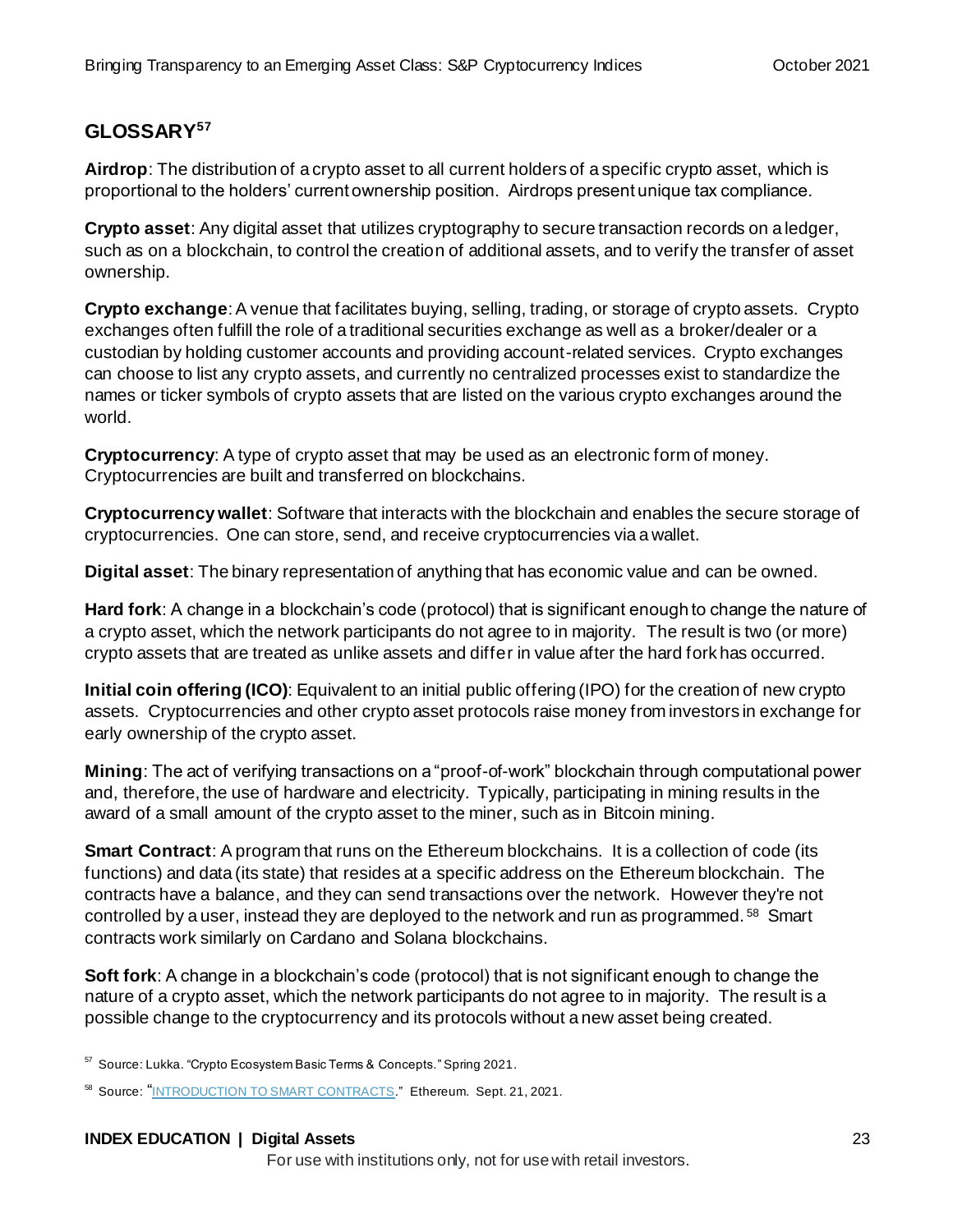**Stablecoin**: A cryptocurrency that is designed to create greater asset value stability and prevent volatility. A stablecoin can be pegged to fiat money, exchange-traded commodities (such as precious metals), or even baskets of assets that are held in equal quantity to that of stablecoins.

**Staking**: The act of verifying transactions on a "proof-of-stake" blockchain. Staking also results in a reward, but in contrast to mining, it is in return for "staking" a quantity of the crypto asset instead of for computational power.

**Virtual currency**: The term created by the European Central Bank in 2012 to describe all cryptocurrencies. Since then, the definition has expanded to include use by the IRS to describ e all crypto assets.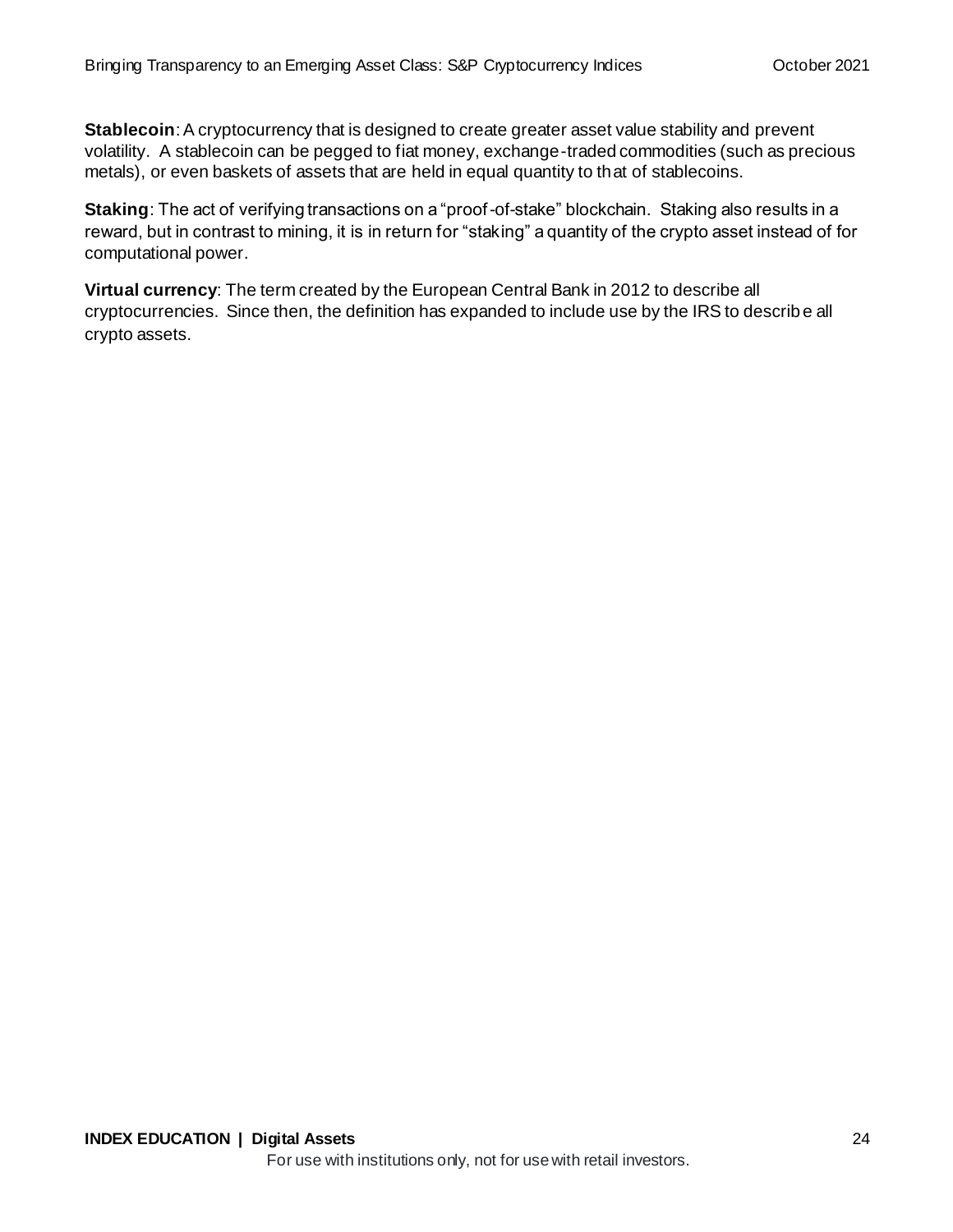# PERFORMANCE DISCLOSURE/BACK-TESTED DATA

The S&P Cryptocurrency Broad Digital Market Index, S&P Cryptocurrency LargeCap Index, S&P Cryptocurrency BDM Ex-LargeCap Index, S&P Cryptocurrency BDM Ex-MegaCap Index, and S&P Cryptocurrency LargeCap Ex-MegaCap Index were launched July 13, 2021. The S&P Cryptocurrency MegaCap Index, S&P Bitcoin Index, and S&P Ethereum Index were launched May 3, 2021.All information presented prior to an index's Launch Date is hypothetical (back-tested), not actual performance. The back-test calculations are based on the same methodology that was in effect on the index Launch Date. However, when creating back-tested history for periods of market anomalies or other periods that do not reflect the general current market environment, index methodology rules may be relaxed to capture a large enough universe of securities to simulate the target market the index is designed to measure or strategy the index is designed to capture. For example, market capitalization and liquidity thresholds may be reduced. Complete index methodology details are available at [http://www.spglobal.com/spdji/](http://www.spglobal.com/spdji/en/?utm_source=pdf_education). Past performance of the Index is not an indication of future results. Back-tested performance reflects application of an index methodology and selection of index constituents with the benefit of hind sight and knowledge of factors that may have positively affected its performance, cannot account for all financial risk that may affect results and may be considered to reflect survivor/look ahead bias. Actual returns may differ significantly from, and be lower than, back-tested returns. Past performance is not an indication or guarantee of future results. Please refer to the methodology for the Index for more details about the index, including the manner in which it is rebalanced, the timing of such rebalancing, criteria for additions and deletions, as well as all index calculations. Back-tested performance is for use with institutions only; not for use with retail investors.

S&P Dow Jones Indices defines various dates to assist our clients in providing transparency. The First Value Date is the first day for which there is a calculated value (either live or back-tested) for a given index. The Base Date is the date at which the index is set to a fixed value for calculation purposes. The Launch Date designates the date when the values of an index are first considered live: index values provided for any date or time period prior to the index's Launch Date are considered back-tested. S&P Dow Jones Indices defines the Launch Date as the date by which the values of an index are known to have been released to the public, for example via the company's public website or its data feed to external parties. For Dow Jones-branded indices introduced prior to May 31, 2013, the Launch Date (which prior to May 31, 2013, was termed "Date of introduction") is set at a date upon which no further changes were permitted to be made to the index methodology, but that may have been prior to the Index's public release date.

Typically, when S&P DJI creates back-tested index data, S&P DJI uses actual historical constituent-level data (e.g., historical price, market capitalization, and corporate action data) in its calculations. As ESG investing is still in early stages of development, certain datapoints used to calculate S&P DJI's ESG indices may not be available for the entire desired period of back-tested history. The same data availability issue could be true for other indices as well. In cases when actual data is not available for all relevant historical periods, S&P DJI may employ a process of using "Backward Data Assumption" (or pulling back) of ESG data for the calculation of back-tested historical performance. "Backward Data Assumption" is a process that applies the earliest actual live data point available for an index constituent company to all prior historical instances in the index performance. For example, Backward Data Assumption inherently assumes that companies curren tly not involved in a specific business activity (also known as "product involvement") were never involved historically and similarly also assumes that companies currently involved in a specific business activity were involved historically too. The Backward Data Assumption allows the hypothetical back-test to be extended over more historical years than would be feasible using only actual data. For more information on "Backward Data Assumption" please refer to the  $FAQ$ . The methodology and factsheets of any index that employs backward assumption in the back-tested history will explicitly state so. The methodology will include an Appendix with a table setting forth the specific dat a points and relevant time period for which backward projected data was used.

Index returns shown do not represent the results of actual trading of investable assets/securities. S&P Dow Jones Indices maintains the index and calculates the index levels and performance shown or discussed but does not manage actual assets. Index returns do not reflect payment of any sales charges or fees an investor may pay to purchase the securities underlying the Index or investment funds that are intended to track the performance of the Index. The imposition of these fees and charges would cause actual and back-tested performance of the securities/fund to be lower than the Index performance shown. As a simple example, if an index returned 10% on a US \$100,000 investment for a 12-month period (or US \$10,000) and an actual asset-based fee of 1.5% was imposed at the end of the period on the investment plus accrued interest (or US \$1,650), the net return would be 8.35% (or US \$8,350) for the year. Over a three -year period, an annual 1.5% fee taken at year end with an assumed 10% return per year would result in a cumulative gross return of 33.10%, a total fee of US \$5,375, and a cumulative net return of 27.2% (or US \$27,200).